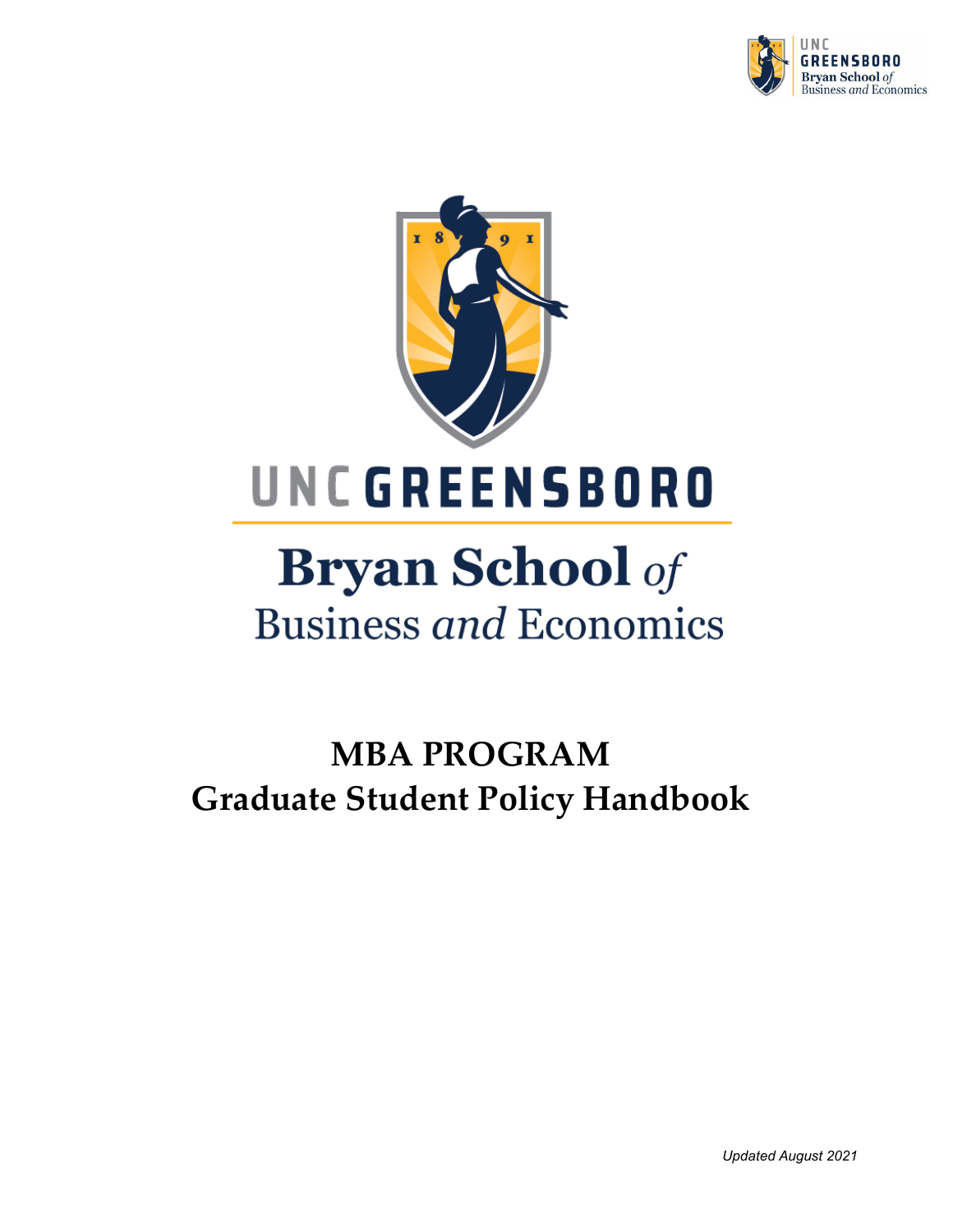

# **Table of Contents:**

| I. General Overview of the Handbook, MBA Program Governance, & MBA Credo1     |  |
|-------------------------------------------------------------------------------|--|
|                                                                               |  |
|                                                                               |  |
|                                                                               |  |
| V. Understanding the Operation & Expectation of the UNCG MBA Degree  9        |  |
|                                                                               |  |
|                                                                               |  |
|                                                                               |  |
|                                                                               |  |
|                                                                               |  |
| XI. Additional Information & Resources to Enrich Your Graduate Experience  18 |  |
|                                                                               |  |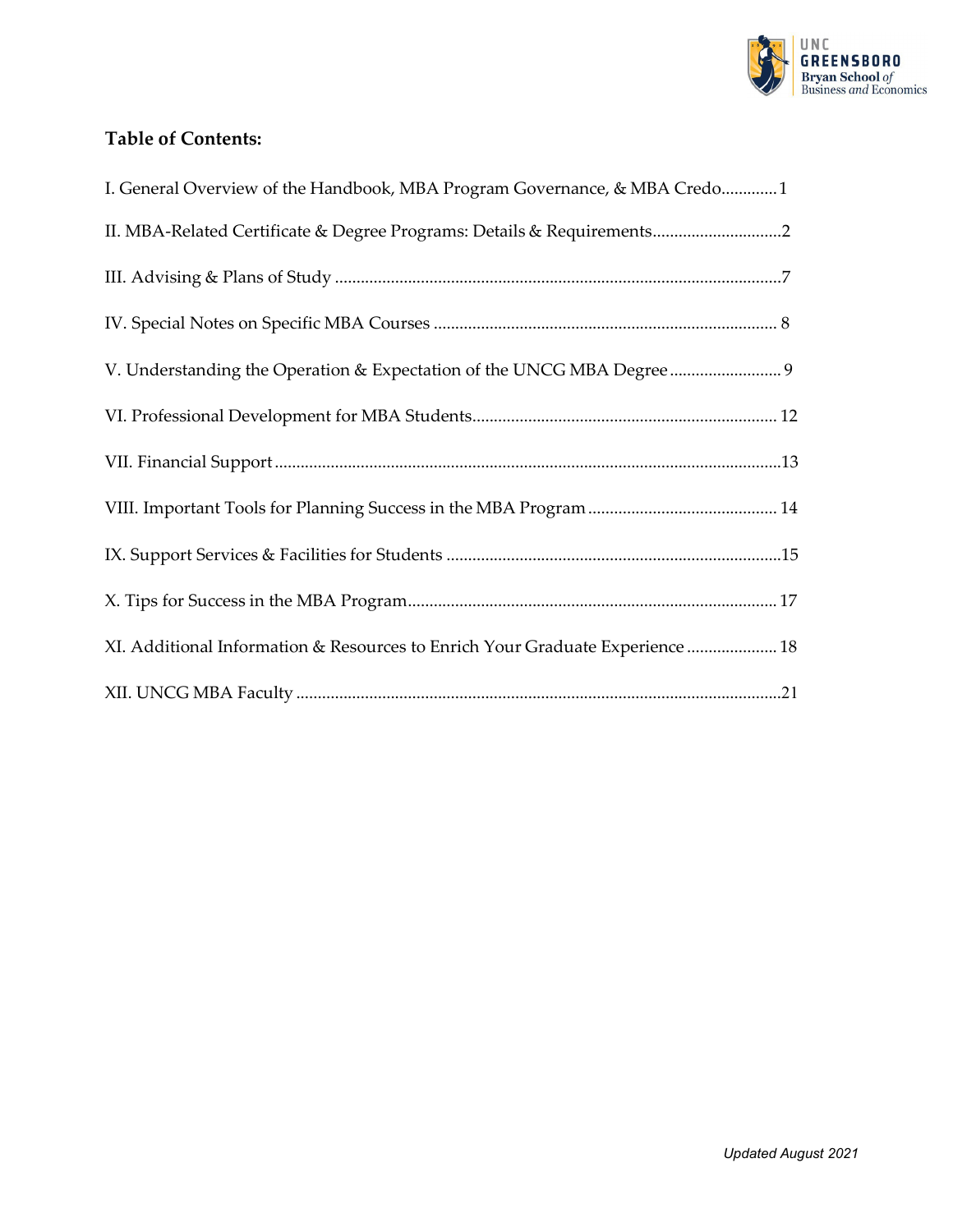

# <span id="page-2-0"></span>**I. General Overview of the Handbook, MBA Program Governance, & MBA Credo**

This handbook provides information about the policies, procedures, degree requirements, resources, and student awards as applicable to students of the degree and certificate programs in the Bryan School of Business and Economics at UNCG administered through the MBA Program.

As a graduate student, you are responsible for your progress in the program: **Do not assume that your advisor or faculty members will remind you of every step that you need to take**. Read this Handbook in its entirety and consult your advisor or the Administrative Graduate Program Director if any of the requirements described are unclear.

The information provided here adds to information in the **UNCG Catalog**. For specific university policies and regulations see the **Academic Regulations and Policies** section of the catalog. For other polices related to The [Graduate](https://grs.uncg.edu/) School, see the Current<del>s</del> Students section of the **UNCG Graduate School website**. We have limited much of the Handbook's coverage to the expectations, guidelines, and requirements specific to the MBA program. All enrolled students are expected to be cognizant of and follow the University policies and procedures as published in the Catalog and by the Graduate School.

#### **MBA Program Governance**

The MBA Program encompasses several disciplines and as a result, is governed by the MBA Program Committee rather than a department committee. The MBA program consists of six faculty members, one current MBA student and one alumni of the MBA program. The MBA Program Director/Associate Dean responsible for graduate programs, and the Administrative Director of Graduate Programs serve as exoffico members of the Committee. The MBA Program Committee provides the ongoing governance of the program. The MBA Program Assembly, consisting of all graduate faculty in the school eligible to teach in the MBA Program, approves all recommendations related to the Program's mission, goals or objectives; program requirements; admissions guidelines; and continuing eligibility requirements.

The Administrative Director of Graduate Programs and the staff in the Graduate Programs Office serve as the day-to-day contacts for any problems or issues that you encounter. The MBA Program Director/Associate Dean is the Director of Graduate Study (DGS) and all functions required for that role by the Graduate School.

#### **MBA Advisory Board**

The MBA Advisory Board is made up of 15-18 company executives, including alums, from in and around the Triad. The MBA Advisory Board has one current student representative. The main function of the board is to serve as a sounding board.

#### **UNCG MBA Credo**

As a participant in the UNCG MBA program, I know, I understand and I do in order to act in a manner that is extensive of the good for me, my organizations, my communities and my world. To extend this good, I must discipline myself to learn from historical and contemporary leaders as well as scholars who embody excellence in their thoughts and actions. I understand my life as not just mastering these standards of excellence but extending them through my own life and practice.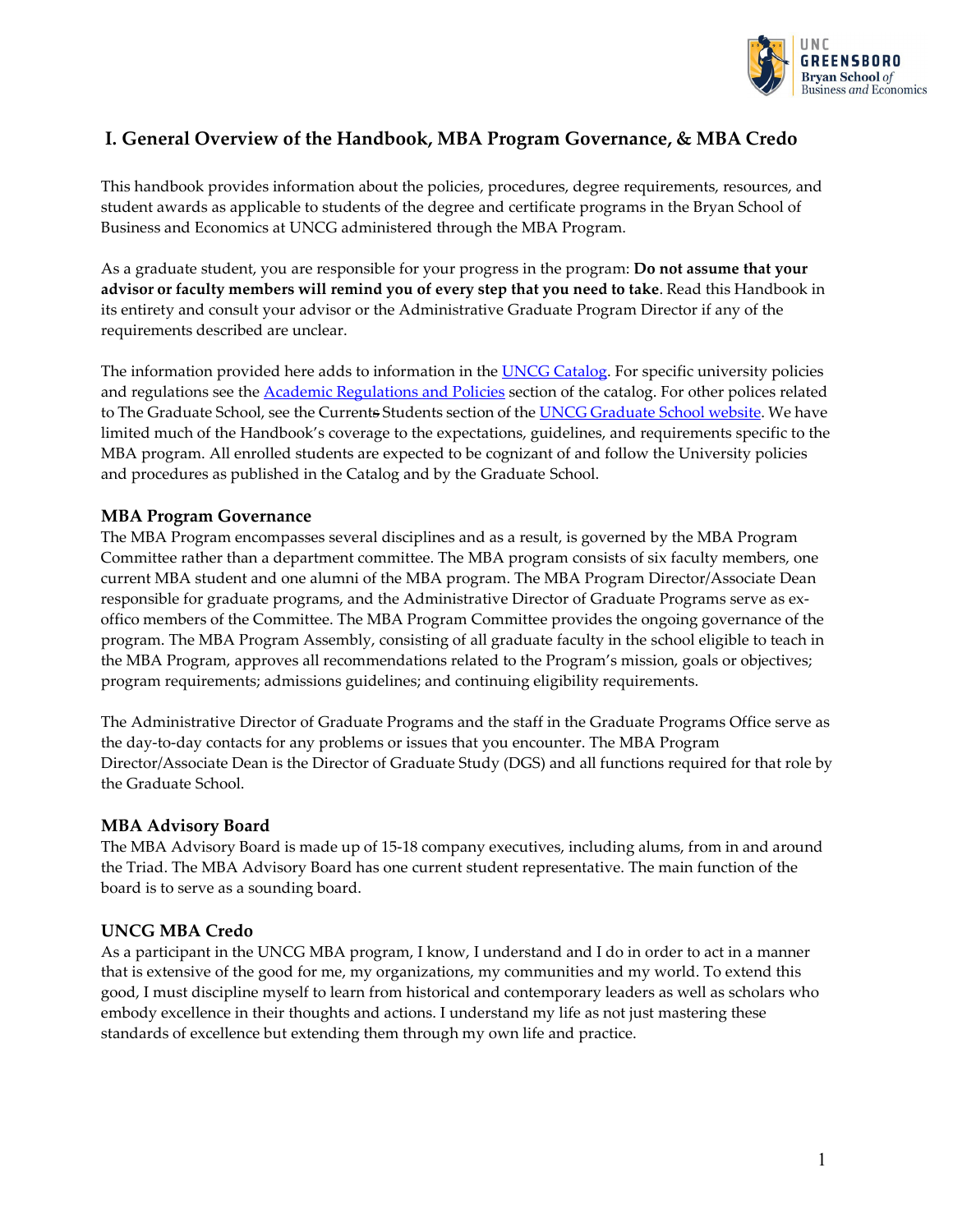

# <span id="page-3-0"></span>**II. MBA-Related Certificate & Degree Programs: Details & Requirements**

The MBA program offers the following certificate and degree programs:

#### **Graduate Certificate in Business Foundations:**

The purpose of the Graduate Certificate in Business Foundations is to provide professionals who have a bachelor's degree in a non-business field the opportunity to acquire education in business administration without committing to the lengthier MBA program. The Graduate Certificate focuses on fundamental business courses. This 12-credit hour certificate can be completed in as little as two semesters (either fall/spring or spring/fall) of part-time study. The Certificate is tailored to experienced professionals who are not ready to commit to pursuing an MBA. However, these credits can apply towards the MBA if they decide to pursue the degree upon completion of the certificate program.

| Select 4 courses (12 credits) from the following: |                                                 |  |
|---------------------------------------------------|-------------------------------------------------|--|
| <b>MBA 701</b>                                    | Quantitative Analysis for Decision Making       |  |
| <b>MBA 702</b>                                    | Financial and Managerial Accounting             |  |
| <b>MBA 703</b>                                    | Economic Policies and Impact on Global Outcomes |  |
| <b>MBA 716</b>                                    | Leadership and Sustainable Business             |  |
| <b>MBA 717</b>                                    | Innovation                                      |  |
| <b>MBA 718</b>                                    | Global Business in Practice                     |  |

#### **Certificate Requirements (12 credits)**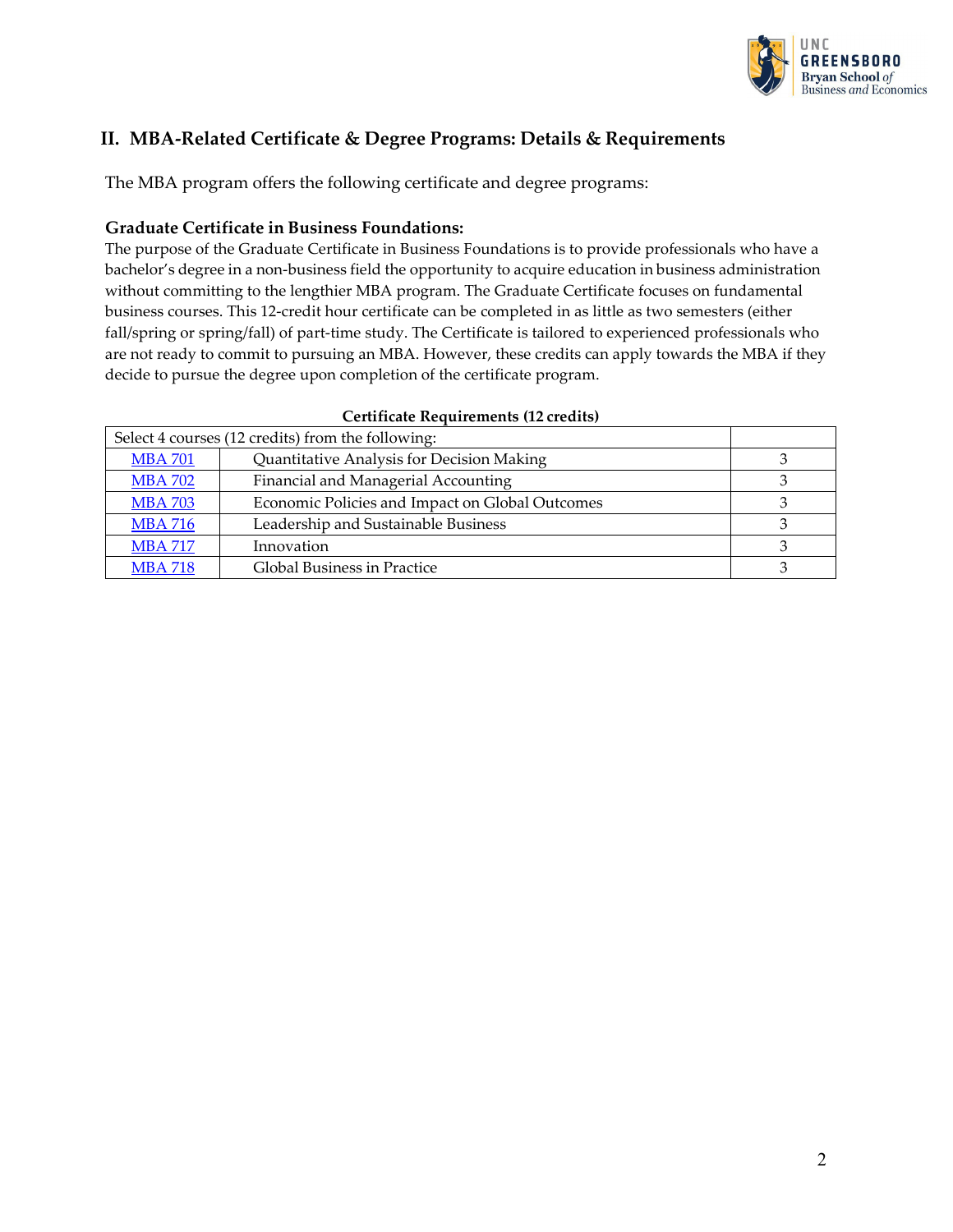

#### **Requirements for the MBA Degree:**

The Bryan School of Business and Economics offers a Master of Business Administration program with a 45-credit hour Early Career Professional track or a 42-credit hour Experienced Professional track. Students may be allowed to waive up to 9 credits of basic level MBA courses based on prior academic accomplishment. A minimum of 36 credits in the Early Career Professional track or 33 credits in the Experienced Professional track must be completed to earn the degree.

Concentrations in finance, information technology, business analytics, marketing, cybersecurity, international business, and supply chain management are offered both to Early Career Professional and Experienced Professional students.

**The MBA – Early Career Professional** track offers a face-to-face and online option and is designed specifically for individuals with limited or no professional experience. This track is a journey toward specialized knowledge and first-class career possibilities. All required and elective courses are completed in the evening or online. Students are admitted to the program in Fall and Spring.

Early Career Professional students are **required** to attend Base Camp, a multiple-day program orientation that occurs the week before classes start. This provides an important foundational understanding of the skills needed in the program, expectations of graduate students, and helps prepare students with limited experience for the rigor of a graduate program. The Early Career Professional program also includes an internship course, participation in a mentorship program, and professional development requirements outside of the classroom to build specific professional skills. Students are required to attend professional development workshops that are held throughout the first year, in order to build resume and interview skills to help secure an internship.

| Required Courses (36 credits) |                                                 |    |
|-------------------------------|-------------------------------------------------|----|
| <b>MBA 701</b>                | Quantitative Analysis for Decision Making       | 3  |
| <b>MBA 702</b>                | Financial and Managerial Accounting             | 3  |
| <b>MBA 703</b>                | Economic Policies and Impact on Global Outcomes | 3  |
| <b>MBA 706</b>                | Marketing Management                            | 3  |
| <b>MBA 707</b>                | <b>Financial Management</b>                     | 3  |
| <b>MBA 708</b>                | <b>Operations for Competitive Advantage</b>     | 3  |
| <b>MBA 712</b>                | Strategic Management                            | 3  |
| <b>MBA 716</b>                | Leadership and Sustainable Business             | 3  |
| <b>MBA 717</b>                | Innovation                                      | 3  |
| <b>MBA 718</b>                | Global Business in Practice                     | 3  |
| <b>MBA 741</b>                | Creating and Sustaining Competitive Advantage*  | 3  |
| <b>MBA 742</b>                | Organizational Internship**                     | 3  |
| Electives (select 9 credits)  |                                                 | 9  |
| <b>Total Credit Hours</b>     |                                                 | 45 |

#### **Early Career Professional Track Requirements**

\* [MBA](https://catalog.uncg.edu/search/?P=MBA%20741) 741 Creating and Sustaining Competitive Advantage *indicates Capstone Experience.* \*\* Students must complete 3 credits.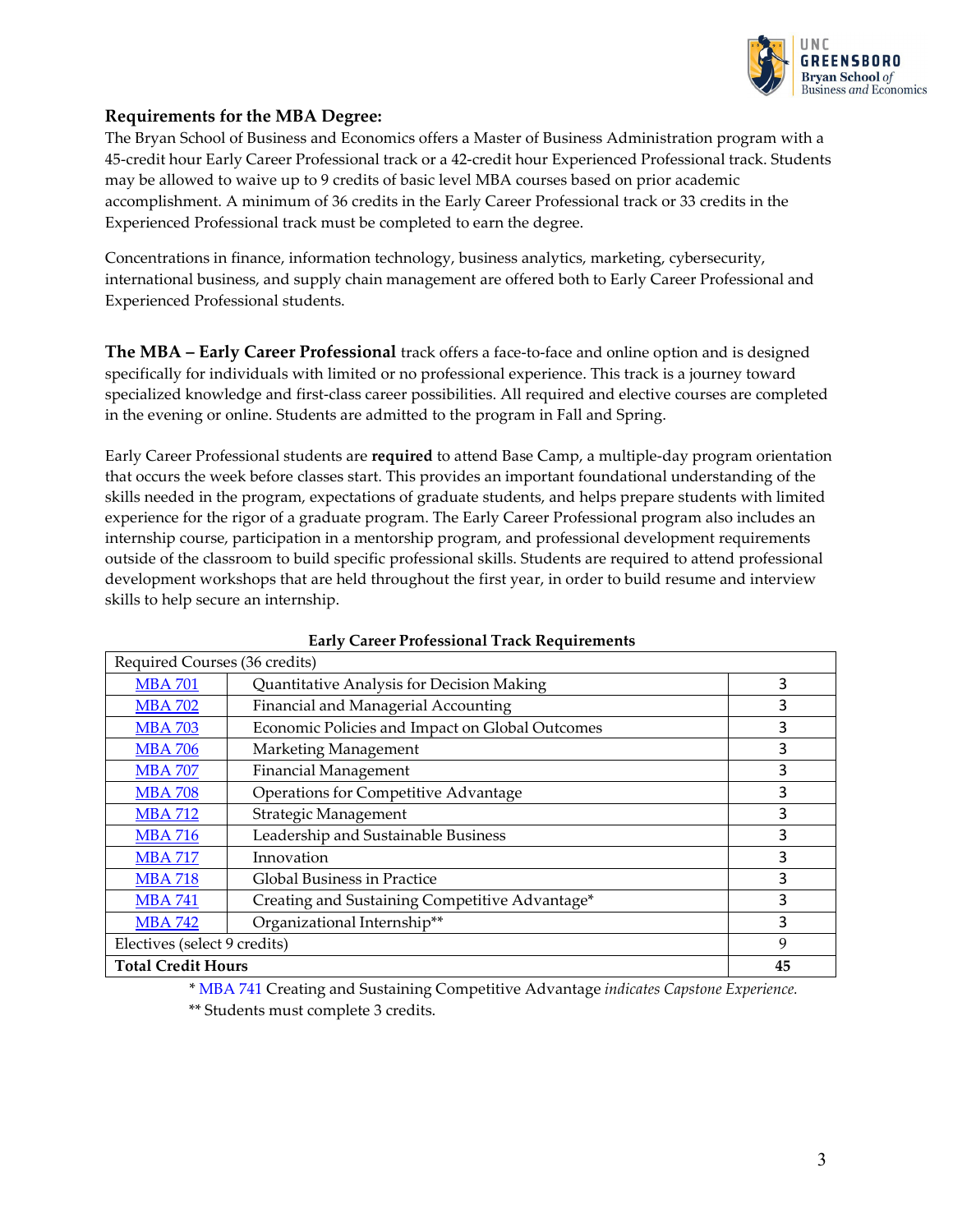

**The MBA - Experienced Professional** track offers a face-to-face and online option and is designed to for those individuals with significant professional work experience. The Experienced Professional program is expected to be an interactive dialogue among the students, instructors, and course colleagues which builds upon existing professional experiences.

For face-to-face students the program offers the flexibility to mix and match online and face-to-face offerings of the required courses to meet the student's needs for the semester. Elective courses may be face-to-face or online depending on the courses and/or concentration option chosen.

For online students, the program offers all courses online. By University policy, students admitted to online programs are restricted to enrolling in online courses.

| Required Courses (33 credits) |                                                 |    |
|-------------------------------|-------------------------------------------------|----|
| <b>MBA 701</b>                | Quantitative Analysis for Decision Making       | 3  |
| <b>MBA 702</b>                | Financial and Managerial Accounting             | 3  |
| <b>MBA 703</b>                | Economic Policies and Impact on Global Outcomes | 3  |
| <b>MBA 706</b>                | Marketing Management                            | 3  |
| <b>MBA 707</b>                | <b>Financial Management</b>                     | 3  |
| <b>MBA 708</b>                | <b>Operations for Competitive Advantage</b>     | 3  |
| <b>MBA 712</b>                | Strategic Management                            | 3  |
| <b>MBA 716</b>                | Leadership and Sustainable Business             | 3  |
| <b>MBA 717</b>                | Innovation                                      | 3  |
| <b>MBA 718</b>                | Global Business in Practice                     | 3  |
| <b>MBA 741</b>                | Creating and Sustaining Competitive Advantage*  | 3  |
| Electives (select 9 credits)  |                                                 | 9  |
| <b>Total Credit Hours</b>     |                                                 | 42 |

#### **Experienced Professional Track Requirements**

\* [MBA](https://catalog.uncg.edu/search/?P=MBA%20741) 741 Creating and Sustaining Competitive Advantage *indicates Capstone Experience.*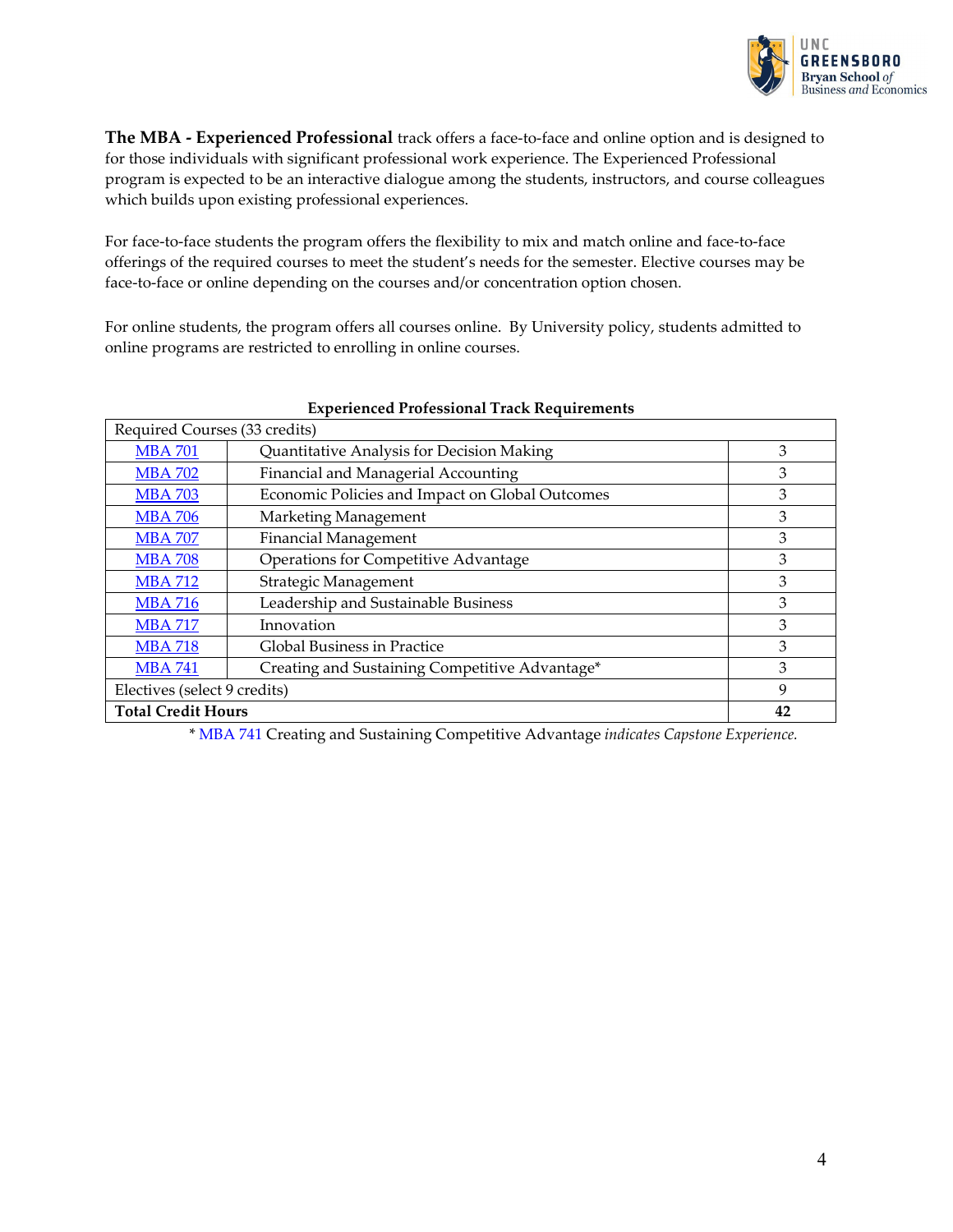

#### **Electives and Available Concentrations for All Tracks**

With prior approval by the MBA Program Director or Administrative Director, a student will select 9 credits of electives. Courses in other departments and schools at the 500-, 600- and 700-level may be taken.

| Select 9 credits from the following: * |                                            |  |
|----------------------------------------|--------------------------------------------|--|
| MBA 720                                | Investments                                |  |
| <b>MBA 721</b>                         | Financial Statement Analysis and Valuation |  |
| <b>MBA 723</b>                         | Corporate Governance                       |  |
| <b>MBA 724</b>                         | <b>Financial Institutions</b>              |  |

#### **Finance Concentration**

#### **Business Analytics Concentration**

| Required Courses (6 credits)           |                                     |  |
|----------------------------------------|-------------------------------------|--|
| <b>ISM 645</b>                         | Principles of Predictive Analytics  |  |
| <b>ISM 646</b>                         | Visualizing Data to Design Strategy |  |
| Select 3 credits from the following: * |                                     |  |
| <b>ISM 671</b>                         | Organizing Data for Analytics       |  |
| <b>ISM 688</b>                         | Projects in Business Analytics      |  |
| <b>MBA 730</b>                         | Marketing Research                  |  |
| <b>ECO 643</b>                         | <b>Econometric Methods</b>          |  |

#### **Information Technology Concentration**

| Select 9 credits from the following: * |                                                         |  |
|----------------------------------------|---------------------------------------------------------|--|
| <b>ISM 645</b>                         | Principles of Predictive Analytics                      |  |
| <b>ISM 665</b>                         | Principles of Cyber Security                            |  |
| <b>ISM 671</b>                         | Organizing Data for Analytics                           |  |
| ISM/ENT 672                            | App Design and Programming                              |  |
| <b>ISM 673</b>                         | Designing Secure Computer and IoT Networks for Business |  |
| <b>ISM 679</b>                         | Special Topics in Information Systems                   |  |

#### **Marketing Concentration**

| Select 9 credits from the following: * |                                           |  |
|----------------------------------------|-------------------------------------------|--|
| <b>MBA 730</b>                         | Marketing Research                        |  |
| <b>MBA731</b>                          | Brand Management                          |  |
| <b>MBA 732</b>                         | Consumer Behavior                         |  |
| <b>MBA 733</b>                         | <b>International Marketing Management</b> |  |

#### **Supply Chain Management Concentration**

| Select 9 credits from the following: * |                                                       |  |
|----------------------------------------|-------------------------------------------------------|--|
| <b>SCM 650</b>                         | Principles of Supply Chain Management                 |  |
| <b>SCM 651</b>                         | Analytics for Logistics and Distribution Management   |  |
| <b>SCM 652</b>                         | Strategic Cost, Procurement, and Supply Chain Finance |  |
| <b>SCM 655</b>                         | Global Supply Networks                                |  |
| <b>SCM 678</b>                         | Project Management for Dynamic Environments           |  |

**\*** *Other appropriate courses allowed, as approved by the MBA Program Director.*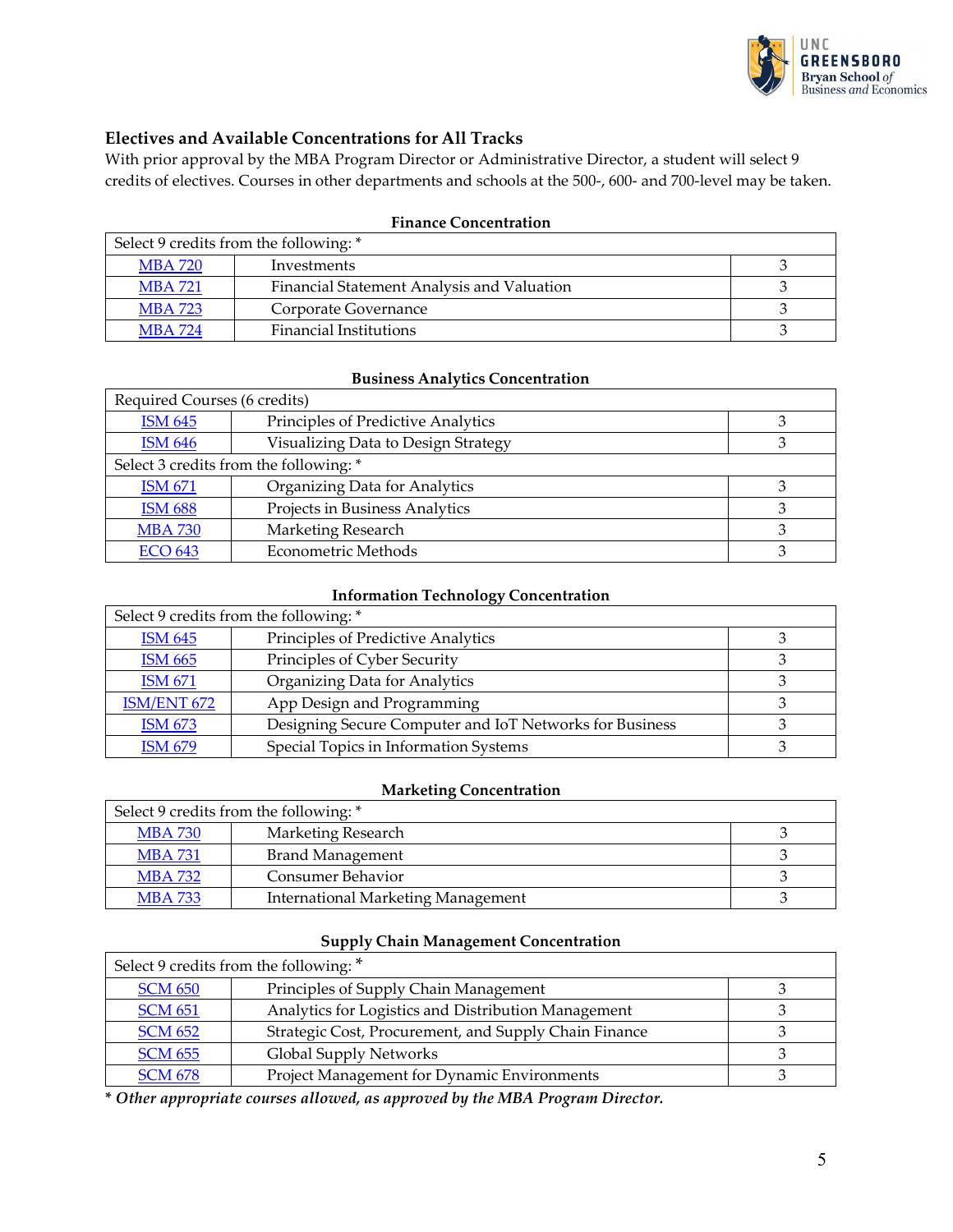

# **Cyber Security Concentration**

| Select 9 credits from the following: * |                                            |  |
|----------------------------------------|--------------------------------------------|--|
| <b>ISM 665</b>                         | Principles of Cyber Security               |  |
| <b>ISM 666</b>                         | Blockchains and Cryptography               |  |
| <b>ISM 667</b>                         | Global Cyber Threat Analysis               |  |
| <b>ISM 670</b>                         | IT Driven Disruptive Innovation Management |  |

#### **International Business Concentration**

| Select 9 credits from the following: * |                                           |  |
|----------------------------------------|-------------------------------------------|--|
| <b>BUS/ENT 606</b>                     | International Entrepreneurship            |  |
| <b>BUS 617</b>                         | <b>International Strategy</b>             |  |
| <b>BUS 622</b>                         | Cross-Cultural Management                 |  |
| <b>BUS 695</b>                         | Special Topics in International Business  |  |
| <b>BUS 623 or</b>                      | International Marketing or                |  |
| <b>MBA 733</b>                         | <b>International Marketing Management</b> |  |

**\*** *Other appropriate courses allowed, as approved by the MBA Program Director.*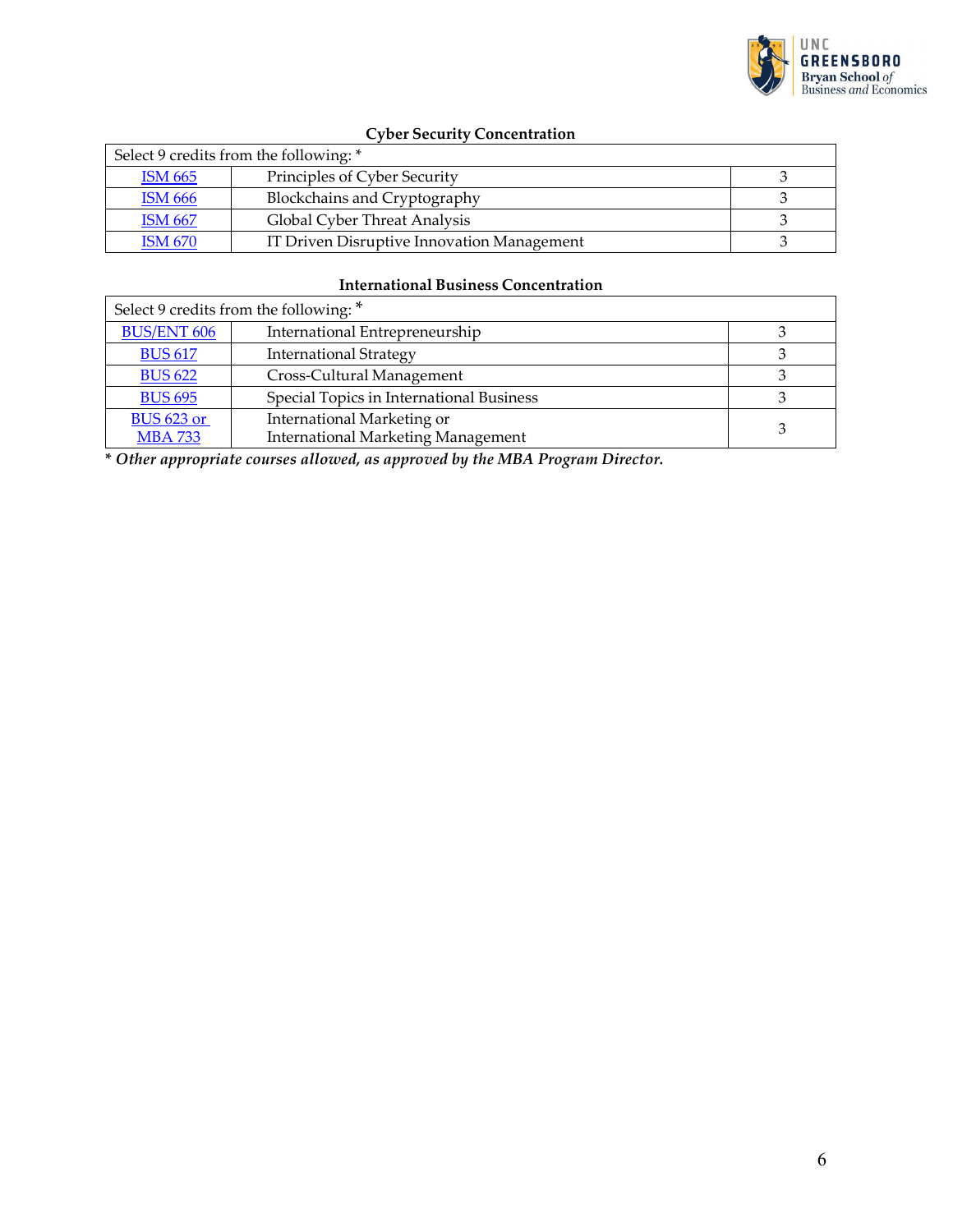

**Visiting Students** – Graduate students interested in taking MBA courses as a visiting student must be formally admitted to the program as a Bryan Prelude student. All visiting students admitted by the Graduate School are further evaluated for eligibility to take MBA courses. Visiting Bryan Prelude students are only allowed to take a total of 6 credit hours of MBA courses and ONLY 6 credits with grades of B or better can be counted towards the MBA degree, in the event a visiting student is admitted to the MBA Program.

| <b>Learning Goal</b>  | <b>Learning Objectives</b>                                                                                                           |
|-----------------------|--------------------------------------------------------------------------------------------------------------------------------------|
|                       | 1.a Demonstrates an understanding of the effects of economic,<br>political, and cultural factors on business practices               |
| 1. Global Issues      | 1.b Adjust a business model in a global environment based on<br>economic, political, and cultural factors                            |
|                       |                                                                                                                                      |
| 2. Organizational     | 2.a Demonstrates an understanding of sustainable business factors                                                                    |
| Sustainability        | 2.b Evaluates sustainable business practices                                                                                         |
|                       |                                                                                                                                      |
| 3. Ethical Leadership | 3.a Demonstrates an understanding of ethical business principles<br>and practices                                                    |
| and Ethical Behavior  | 3.b Examines the ethical leadership and ethical behavior in an<br>organization                                                       |
|                       |                                                                                                                                      |
| 4. Organizational     | 4.a Demonstrates an understanding of the fundamentals of<br>innovation in relation to products, services, and strategies             |
| Innovation            | 4.b Recommends strategies to manage innovation to enhance<br>performance                                                             |
|                       |                                                                                                                                      |
| 5. Knowledge          | 5.a Utilizes concepts, frameworks, and/or analytical tools from<br>multiple business disciplines                                     |
| Integration           | 5.b Identifies possible strategic solutions and recommends a<br>strategy that integrates concepts from multiple business disciplines |

#### **MBA Program Learning Goals:**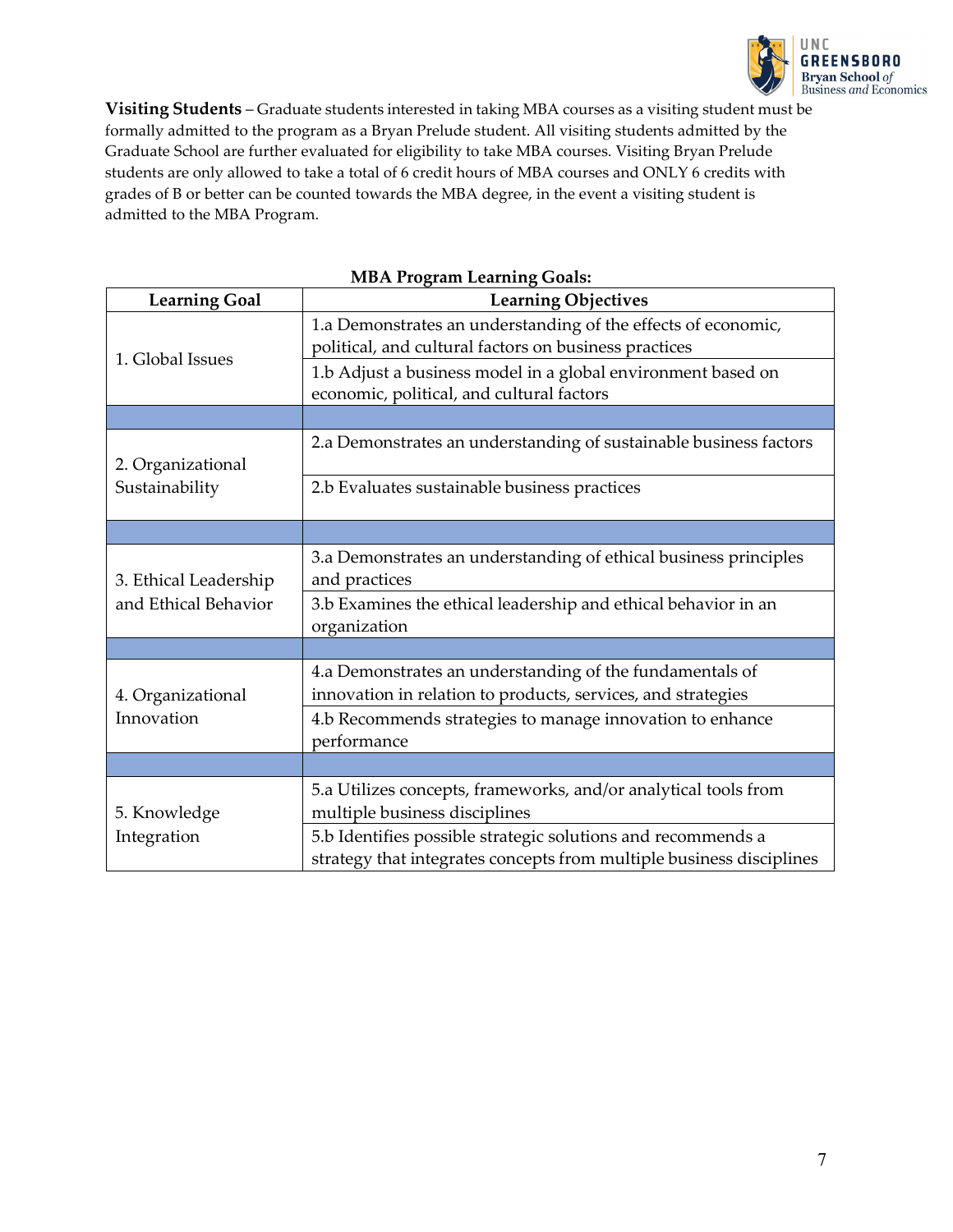

#### <span id="page-9-0"></span>**III. Advising & Plans of Study**

It is mandatory that new incoming graduate students meet with their academic advisor in order to review a Plan of Study and obtain an advising code to register for courses. Once a student has been accepted as a Certificate, Prelude, or MBA degree student, information about setting up an advising appointment will be sent via the Bryan School Welcome Email.

New students will need to contact the Graduate Programs Office to set up an advising appointment with their advisor. Advising is usually scheduled in one-hour blocks during working hours. It is preferable to have the first advising meeting in person, but students have the flexibility of scheduling appointments in person or virtually.

Before the advising appointment, students must activate their UNCG computing accounts. This includes activating the UNCG Student ID, setting a user PIN, and activating the UNCG email address. Directions on how to activate the UNCG computing accounts is included in the Bryan School Welcome Email.

#### **Starfish for Continuing Student Advising**:

Once students have completed their first semester, students are responsible for scheduling their own meetings with their academic advisor during registration periods. These meetings are to give guidance on what courses are open in the coming semester and to give students their course registration code. Continuing students make their own appointments online through Starfish. A shortcut to Starfish can be found in the *iSpartan toolbar* on the University's main webpage.

#### **Plans of Study:**

The Plan of Study is a roadmap used by the student to guide his or her progress through the coursework necessary for the MBA or the Graduate Certificate. The Plan of Study must be outlined by the student and their advisor and approved by the MBA Program Director. The initial Plan of Study is submitted at the end of the first semester of the program. The plan must indicate the major field of study, a concentration (if one has been selected), the specific courses that the student will take to complete the minimum degree requirements, and a timetable as to when these courses will be taken. The final Plan of Study is submitted at the start of the last semester in the program.

Please note that most courses are only offered once per year. As a result, the Plan of Study must conform to the scheduleof course offerings and students must follow the plan to successfully complete each course on their Plan of Study. Failure to do so will generally result in a delay of graduation that is longer than a single semester as the student will have to wait a year for the opportunity to take the course not scheduled or not successfully completed.

For sample Plans of Study, check the **MBA Webpage**.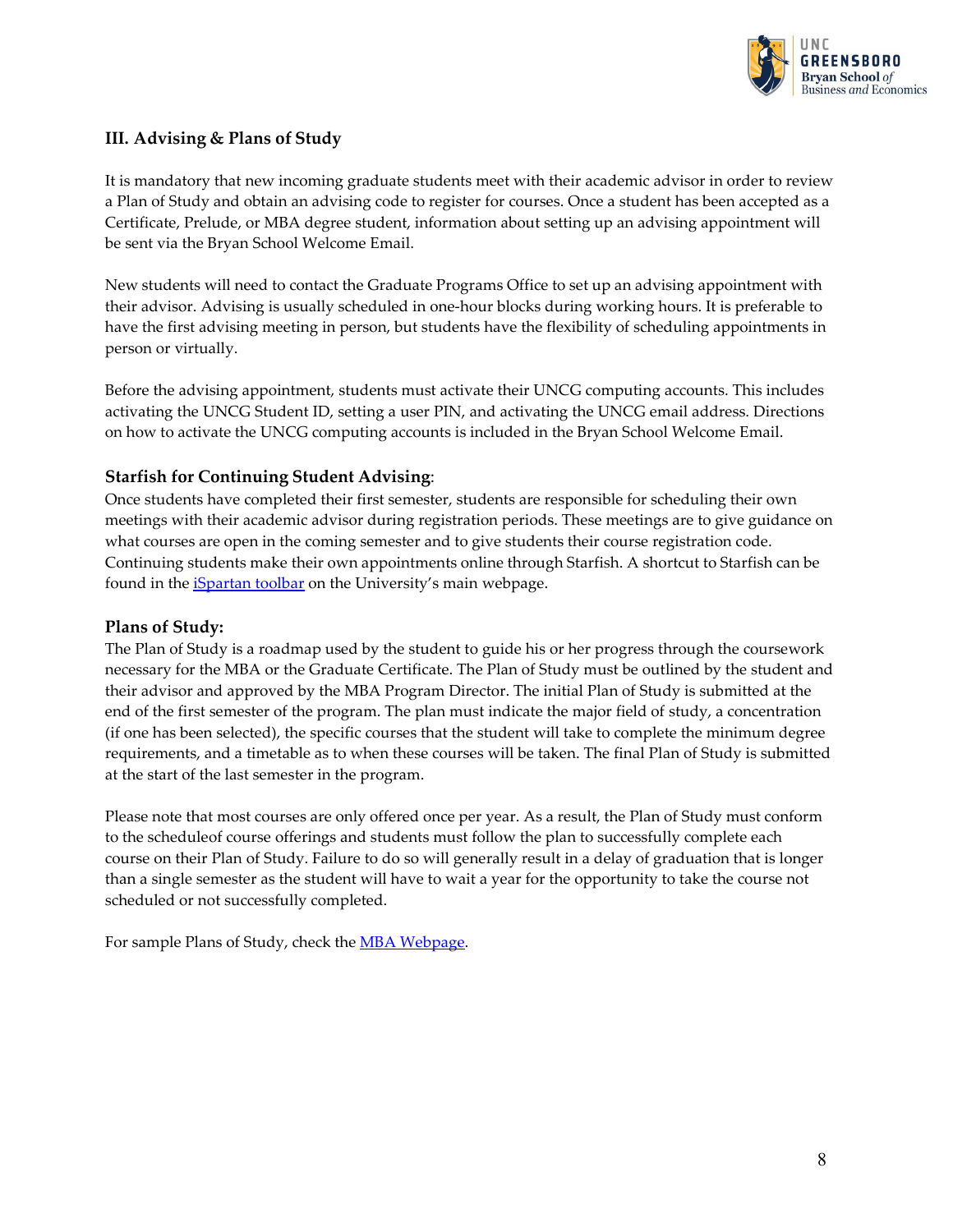

# <span id="page-10-0"></span>**IV. Special Notes on Specific MBA Courses**

#### **1. MBA 742: Organizational Internship Requirement for Early Career Professionals**

Students in the **Early Career Professional Track** must complete the **MBA 742: Organizational Internship** course in order to meet their degree requirements. The course is normally completed in the summer after the student has completed the first semester of the program. The student is required to find a suitable internship and register for the course during that Summer Session. MBA 742: Organizational Internship carries 3 credits and students will need to make payment of tuition and fees for this course in the summer semester.

One of the goals of requiring an internship is for the student to understand how to successfully search for employment, develop interview skills, and learn to successfully network with potential employers. The student acquires these skills by attending events, working with our career development staff, searching for a position, and interviewing for positions.

The failure to acquire and complete an internship is generally an indication that the student did not invest the time and energy into these endeavors. The student is expected to undertake the activities during the program to successfully complete an internship before graduation.

Internship course credit must be earned while internship hours are being completed. Students may repeat the internship course one additional time for a total of 6 credit hours but only 3 credit hours are required to meet the degree requirements.

#### **2. MBA 743: Directed Studies**

The Directed Studies course is designed for a student to pursue the independent study of a topic not currently offered as a separate course in the MBA Program or other departments. The course must be completed under the supervision of a faculty member with expertise in that area. The independent study must be approved by the MBA Program Director and the student must complete the Directed Study Proposal Form (see advisor for the form) and th[e Permission to Register for Independent](https://www.uncg.edu/reg/Forms/IndependentStudyPermission.pdf) Study before enrollment in the course will be considered.

\*Important Note: This course is not designed to add flexibility to the student's schedule or avoid existing courses. MBA 743 can only be used as an elective course and cannot be taken in place of a required course.

#### **3. MBA 745: Experience Business Abroad**



Studying abroad is a great opportunity that allows for new cultural and practical experiences that would otherwise be difficult to access. However, studying abroad for a full semester can be hard to coordinate for working professionals or those with other responsibilities at home. MBA 745 is a week-long international experience course that takes

place during Spring Break and is open to all business graduate students. MBA 745 includes business interactions, corporate and factory tours, cultural experiences and time-off to explore the host city. Interest meetings for MBA 745 are typically held in the Fall Semester and information will be shared about the application as it is developed. Find out more information about **MBA 745: Experience Business** [Abroad.](https://bryan.uncg.edu/graduate/study-abroad-for-mba-students/)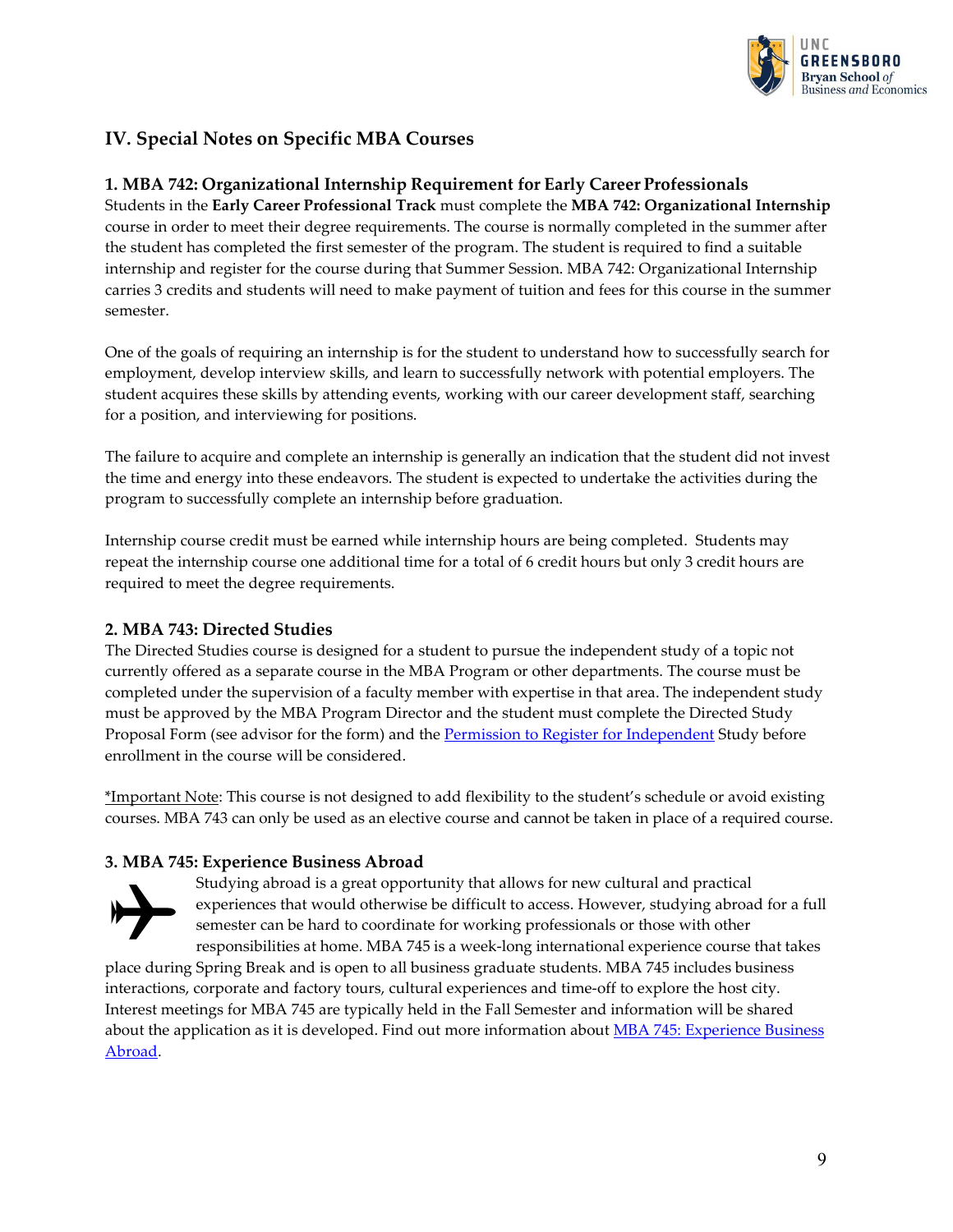

# **V. Understanding the Operation & Expectations of the UNCG MBA Degree**

#### **Time Limits**

The master's curriculum must be completed within **5 years** from the first course which counts towards the degree.

#### **Continuous Enrollment**

The Graduate School requires students to be continuously enrolled from the time of entry through the completion of all requirements. The policy states that a student should be enrolled in course work that has been approved for the program each fall and spring semester during the academic year or one semester during the academic year in combination with Summer Session. If a student is admitted to the program but has not completed any 500-level or above courses for two consecutive semesters, or a semester and a summer session, they will be considered to have withdrawn from the program. At that point, a student will be required to file an application for readmission to the Graduate School to resume course of study. A student who withdraws will be required to comply with regulations and requirements in effect at the time of readmission to the Graduate School.

See the section on "Leaves of Absence" below for exceptions to this policy.

#### **Leaves of Absence**

Graduate students may leave the University for one semester in a calendar year and maintain continuing student status. Students absent for more than the one semester without an approved leave of absence must apply for readmission through the Graduate School, after first receiving the endorsement of the DGS. Students must complete the **Leave of Absence [Application](https://grs.uncg.edu/wp-content/uploads/2016/08/Leave-of-Absence-Application.pdf)** to be approved by the Graduate School.

#### **Grading Policy**

MBA and other graduate courses are graded on a scale of A, B, C, and F. Any grade below a "C" is considered a failing grade.

The grade of "I" is given in content courses where the student is unable, for reasons beyond the student's control, to complete course requirements by the end of the term in which the course was offered. The "I" is removed by completion of the deferred requirements within 6 months from the last day of examinations in the term in which the course was taken. An "I" not removed within this time limit automatically becomes an "F."

For completion of a graduate degree program, an overall average of "B" is required. No more than six credit hours of credit evaluated as  $C+(2.3)$  and/or C (2.0) can be applied toward the minimum credits required for the degree.

#### **Academic Standing and Probation**

Students enter Graduate School with no academic standing and must earn a GPA of 3.0 to be considered in Academic Good Standing. Continuing students must maintain a cumulative GPA of at least 3.0 in all graduate coursework at UNC Greensboro to remain in Academic Good Standing.

Any student whose cumulative GPA for all graduate courses falls below a 3.0 will be placed on Academic Probation, effective for the next term during which the student is enrolled.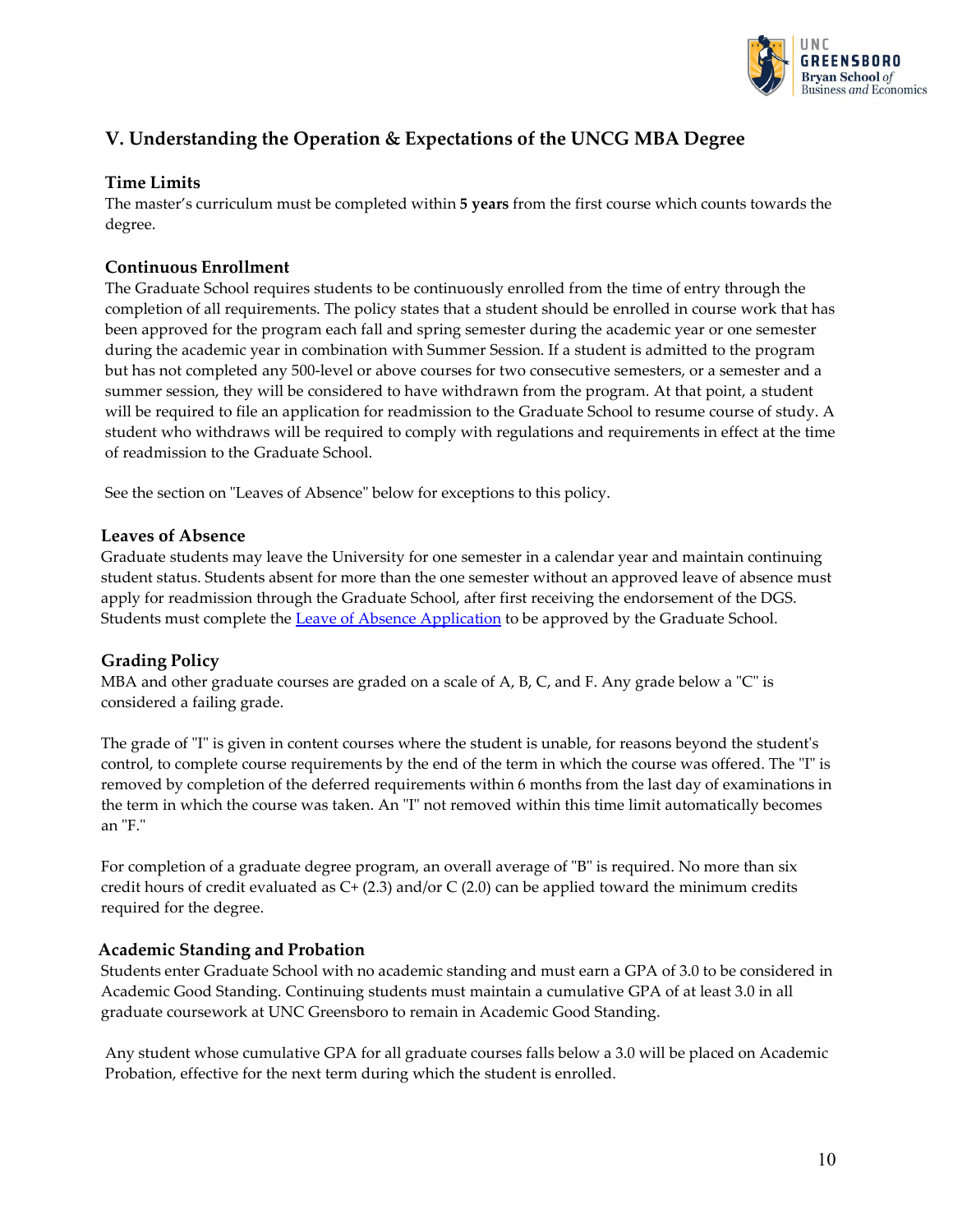

Probationary Status will be removed, and the student returned to Academic Good Standing, if:

- 1. The student's GPA for each term during which the student is on probation is 3.0 or better, and
- 2. The student's cumulative GPA for all graduate courses is at least 3.0 at the end of the semester in which the student completes 9 semester hours after being placed on Probation.

If Probationary Status is not removed upon the completion of 9 semester hours after being placed on Probation, or if the student achieves a term GPA below 3.0 while on Academic Probation, the student will be dismissed from the program and will be ineligible to continue in the Graduate School.

If the Graduate School determines that it is not possible to return to Academic Good Standing within the allotted credit hours for graduation, that student will not be placed on Academic Probation. Instead, that student will be immediately dismissed from the Graduate School.

If a student is place on Academic Probation more than once in the same program, they will be immediately dismissed from the Graduate School. While on Academic Dismissal, students are not eligible to take graduate level courses as a non-degree seeking student.

#### **Academic Integrity**

Honesty, fairness, trust, respect, and responsibility are tenets that UNCG faculty and staff value and cherish. The first responsibility for academic integrity lies with individual students and faculty members of the UNCG community. A violation of academic integrity is an act harmful to all students, faculty and, ultimately, the entire community. Students may find th[e Academic Integrity Policy here, w](https://osrr.uncg.edu/academic-integrity/)hich includes both student rights and responsibilities. The University policy generally recommends suspension or expulsion on the occurrence of a second academic integrity violation. However, because of the importance of integrity for professional graduate programs, the MBA Program retains the right to request that students be suspended or dismissed from the program for serious violations of the academic integrity policy for first time offenses.

#### **Expectations of Professional Behavior for Students of the MBA Community**

All students are required to adhere to the **Student Code of Conduct**. In addition to abiding by the University standard for student behavior, all MBA students are expected to exhibit professional behavior and respect toward fellow students, faculty, and staff at a level that is consistent with behavior in the professional workplace.

MBA students are also required to work with external partners for course projects and the MBA 741 Capstone Consulting course. Students are expected to conduct themselves in a professional and civil manner in all these interactions. Students are also expected to maintain academic integrity, data and research integrity, and confidentiality while working on these projects. Failure to do so may not only affect the student's final grades but may result in further disciplinary action including suspension or dismissal from the program.

A faculty member may suspend and ultimately dismiss a student from a course under the [Disruptive](https://sa.uncg.edu/handbook/wp-content/uploads/Disruptive-Behavior-in-the-Classroom-Policy-8-4-17.pdf) [Behavior in the Classroom Policy. T](https://sa.uncg.edu/handbook/wp-content/uploads/Disruptive-Behavior-in-the-Classroom-Policy-8-4-17.pdf)he MBA Program may consider further sanctions including suspension or dismissal from the program for students that exhibit disruptive behavior in the classroom, or other unprofessional behavior.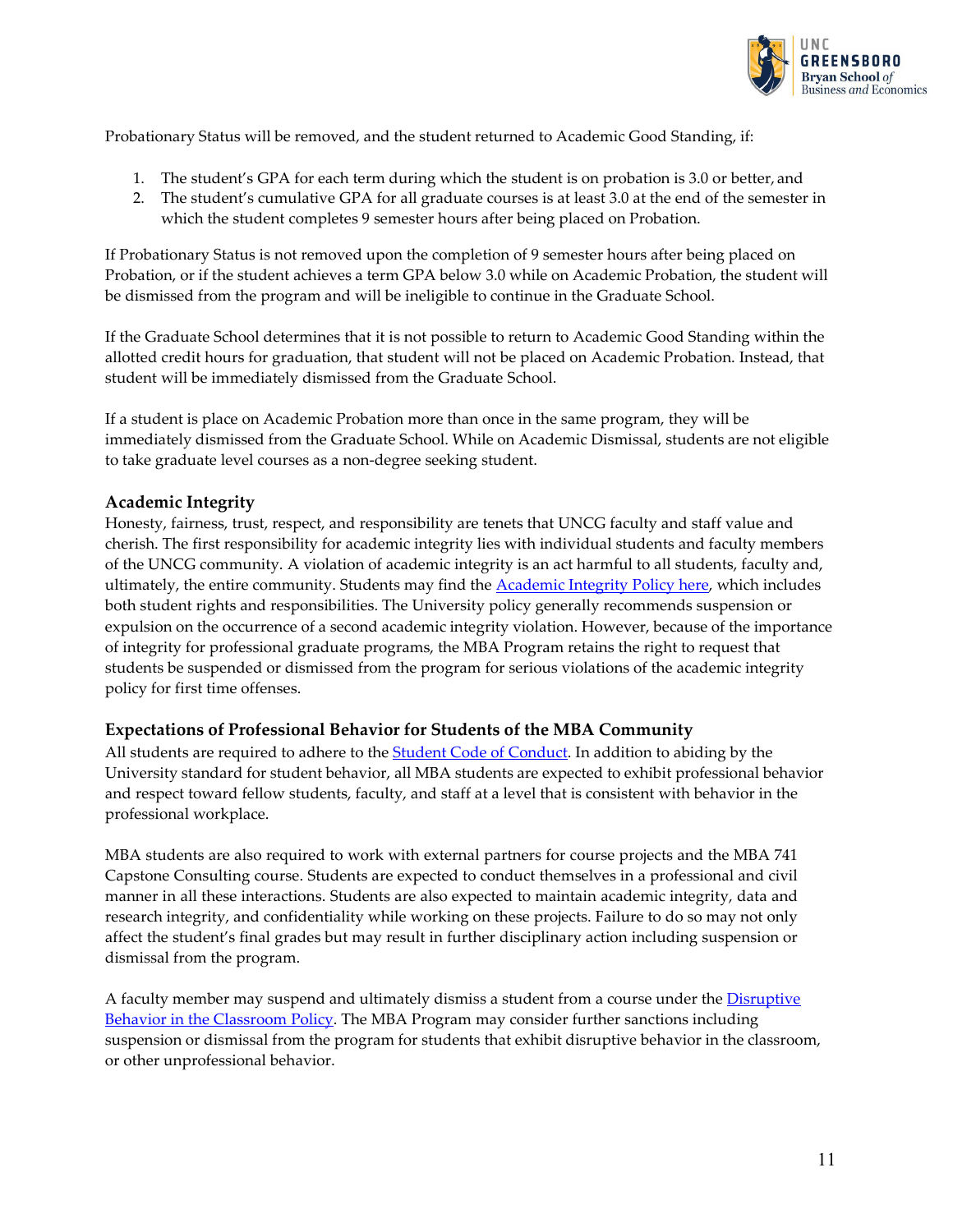

#### **Formal Complaints and Grievances**

Both faculty and students have a responsibility to maintain collegial relationships and to handle any disputes that arise in a professional manner. If a student believes that they have been treated unreasonably in a class, professional development, assistantship, or other setting, then they should first attempt to resolve the problem informally, through an honest and open discussion with the faculty or staff member involved. Faculty and staff have an obligation to be responsive to such discussions and try to resolve problems fairly. Lack of satisfactory resolution at this point should be followed by discussion with the following persons, in order, as needed:

- 1. The Administrative Director of Graduate Programs.
- 2. The relevant supervisor for the staff member or the relevant Department Head forfaculty.
- 3. The MBA Program Director/Associate Dean.
- 4. The Dean of the Bryan School.
- 5. The Graduate School.

A written summary of the complaint may be requested at any point in this chain. Every attempt will be made to resolve the concern quickly and fairly. There may be circumstances in which the student feels that he or she cannot discuss the issue with one of the parties described above (e.g., one of the persons in the chain is the basis of concern). In such instances, the student should access the next person in the chain outlined above for further discussion. If a student remains unsatisfied with the resolution, they may access the formal grievance procedures outlined in the University Catalog. [The Grievance Policy](https://sa.uncg.edu/student-grievance-and-appeals-policies-and-procedures/) spells out the steps to take if a student decides to pursue a formal grievance.

#### **Forms for Submitting Changes to the Program**

The Graduate School has a list of useful [documents](https://grs.uncg.edu/forms/) and forms that graduate students may need to make changes during their course of study. Under the "Enrolled Student Forms" section, you can find the paperwork needed to request a concentration, apply for a Leave of Absence, get permission for independent study, and more.

#### **Applying for Graduation**



All students are required to formally apply for graduation via UNCGenie. The [application](https://grs.uncg.edu/enrolled/graduation/) for [graduation b](https://grs.uncg.edu/enrolled/graduation/)y the end of the first week of classes of the term in which the degree will be granted. All students will be charged a University and a Bryan School graduation fee. If a student applies for graduation but does not complete the requirements for

the degree that semester, they need to apply again in the semester in which they believe they will complete the requirements for the degree. However, the graduation fees, if paid, will not have to be paid again.

All graduate students must be enrolled for at least one credit during the term in which they are scheduled to receive their degree.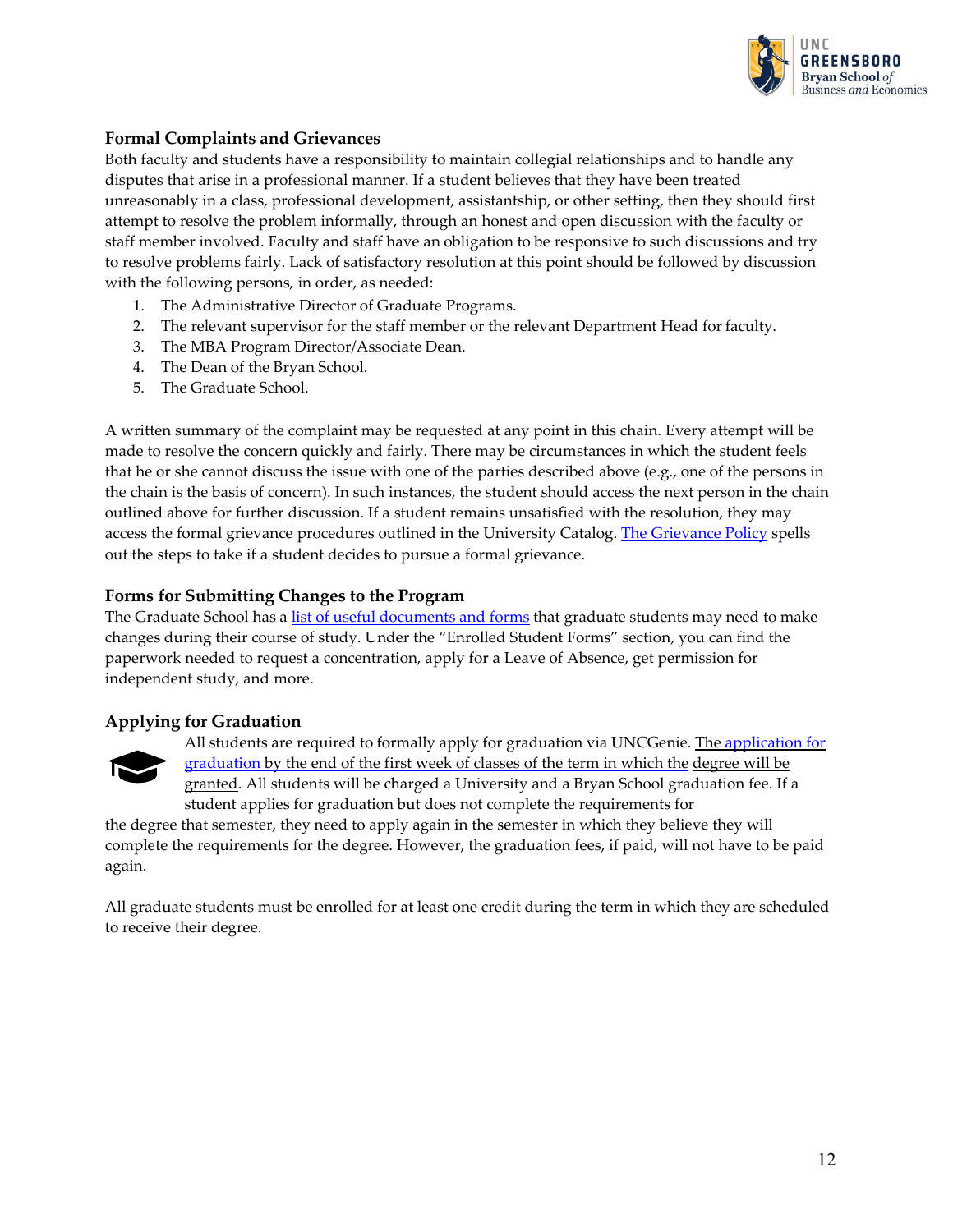

# <span id="page-14-0"></span>**VI. Professional Development for MBA Students**

#### **Professional Development Requirements for Early Career Professionals:**



Learning how to be a confident and polished team player in a professional setting is critical for the success of MBA graduates. As the Early Career Professionals track does not require professional work experience, the MBA program invests considerable resources in providing professional development opportunities to these students. All Early Career Professional

students are required to attend **Base Camp**, a multiple-day orientation, prior to the start of their initial semester. In addition, these students are required to participate in a mentoring program and other professional development opportunities throughout the first year of the program.

#### **Professional Development Opportunities and Events for All MBA Students:**

All MBA students are invited and expected to attend a curated series of diverse events held throughout the year. Events include a series of employer spotlights, career fairs, workshops, and other employerrelated events.

#### **Handshake**

[Handshake](https://handshake.uncg.edu/) is UNCG's online job board. Students with an active Handshake account can search for fulltime jobs, part-time jobs and internships. Employers who post to Handshake are specifically seeking UNCG students and graduates. Graduate students are strongly encouraged to create a free Handshake account upon starting the program.

#### **Bryan Graduate Career Center**

As a Bryan School student, you have access to many people ready to help you develop your professional self. The Graduate Student Career and Professional Development Specialist focuses on the specific needs and professional goals of graduate students. The specialist is here to aid Bryan School Students with professional development, mock interviews, refining resumes, internship searches, and career coaching. A wonderful resource center linked to all things professional development can be accessed in Canvas. Contact the **Bryan Graduate Career Center** for more information.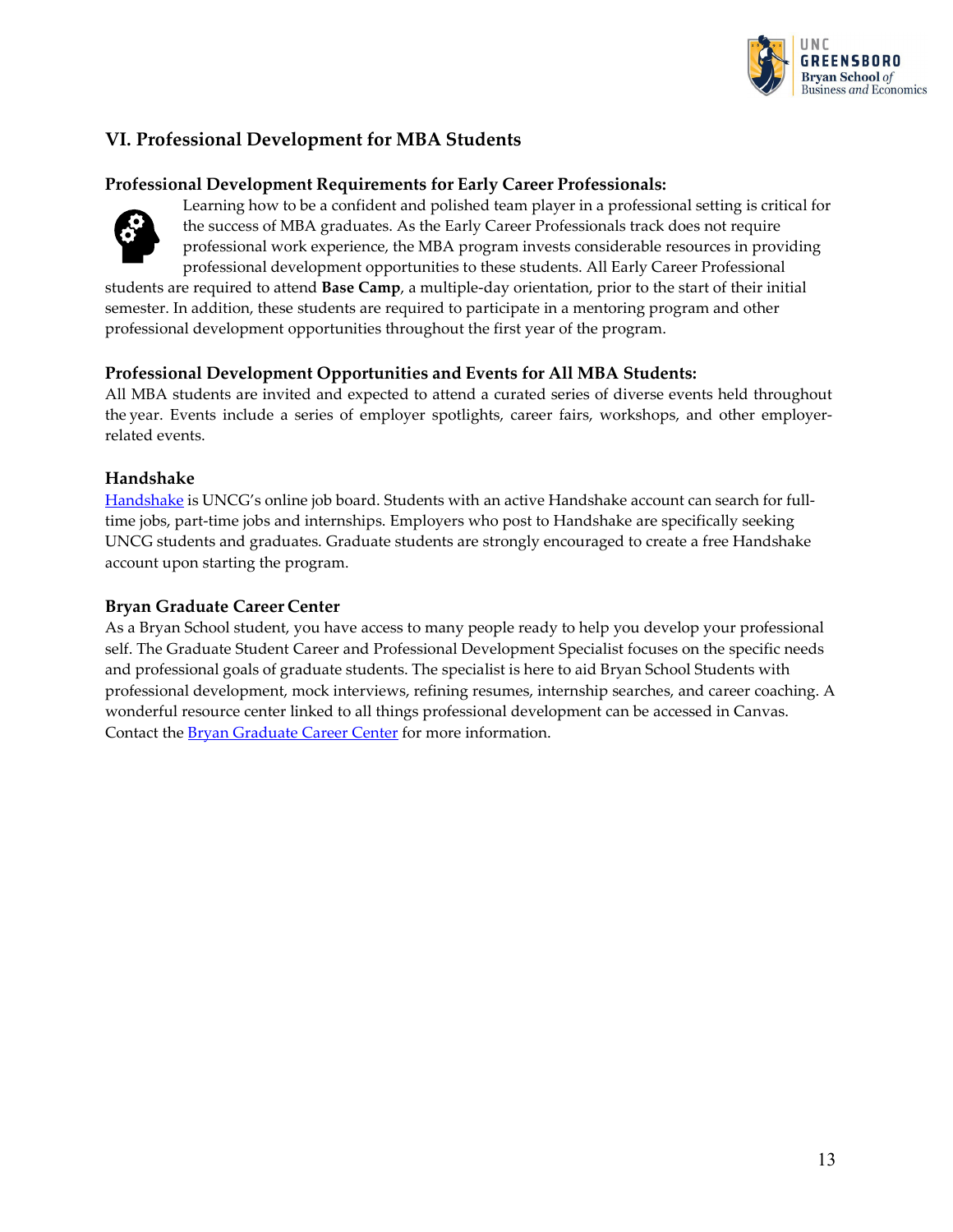

# <span id="page-15-0"></span>**VII. Financial Support**

#### **Assistantships**

Students in the Early Career Professional face-to-face track are eligible for Graduate Assistantships (GA). Initial offers of support are made to the best-qualified applicants to the graduate program at the same time, or shortly after, an offer of admission is extended. If a student is not offered support at the time of admission, one may be offered support later, as it becomes available.

Graduate Assistants from the MBA Program are assigned to academic and administrative departments in the Bryan School. Students may be required to work as an assistant for a faculty member or in an administrative role. MBA assistantships require a total of 18 hours of assistantship work each week for 15 weeks. Full time students may not be employed for more than 20 hours per week including the assistantship. As a result, students enrolled full-time will not normally be employed outside the University and graduate assistants are prohibited from be employed for more than 2 hours per week outside of their assistantship.

Students must be enrolled in a minimum of 9 graduate hours to be eligible for an assistantship. To retain an assistantship, a student must remain in Academic Good Standing with a 3.0 GPA. Select students may be awarded a tuition waiver to cover the costs of their tuition. However, tuition waivers are in limited supply and highly competitive. To be eligible for a tuition waiver, a student must have a graduate assistantship. Graduate Assistantships and tuition waivers, if awarded, apply only to the academic year and do not cover the summer semester.

The service required by a departmental assistantship may be teaching, research, or administrative assistance, or some combination of these. Service assignments are made before the beginning of each year by the Program Director. Assistantship start and end dates are determined each semester by the Graduate School. Hourly assignments can vary from week to week depending on project timetables, the needs of faculty, and the needs of students. As much as possible, the assignment will be made by mutual agreement between the GA and the GA supervisor, but GAs must remember that these assignments are an obligation. An assistantship constitutes a job, for which the GA is being paid, therefore the GA is expected to treat it as such and work the hours for which payment received. If the GA fails to meet (or refuses to carry out) the responsibilities of assigned duties, the assistantship may be terminated. If a GA believes that they are being asked to perform excessive or inappropriate work as a graduate assistant, they should discuss this with their supervisor. If the GA cannot resolve the problem, they should discuss it with the Program Director or Administrative Director.

An annual review of graduate assistants serves as the basis for reappointment to an assistantship the following year. There is no absolute guarantee that students' support will remain the same from year to year; however, if the student has performed well and funding continues to be available, typically the student receives continuing financial support. Further, students who fail to maintain a B average cannot qualify for continued financial support.

#### **Fellowships and Scholarships**

In addition to assistantships (which have a service requirement), UNCG has non-service fellowships and scholarships. The MBA Program has a limited number of fellowship and scholarship awards that are awarded to select students.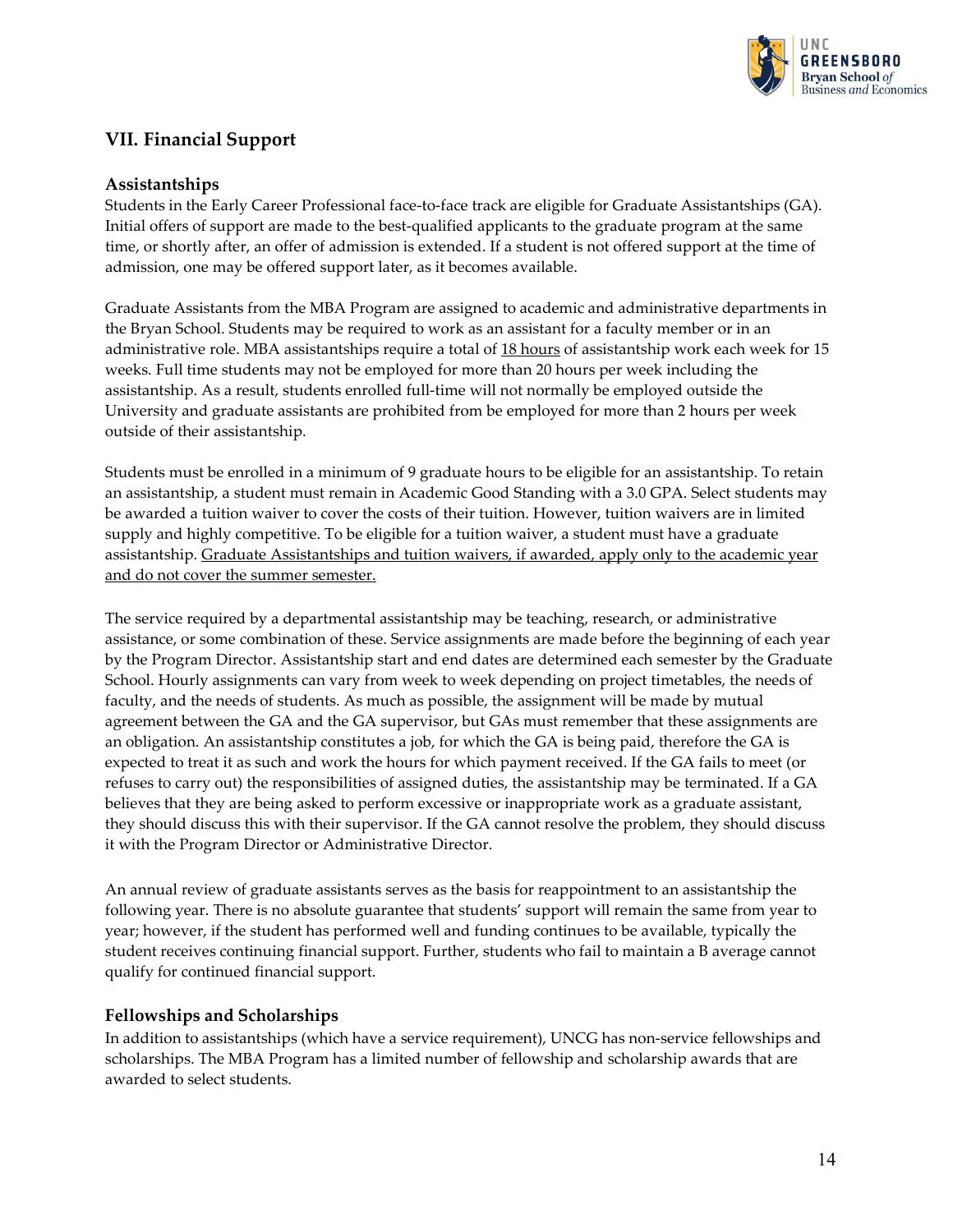

# <span id="page-16-0"></span>**VIII. Important Tools for Planning Success in the MBA Program**

A great resource to check throughout your graduate career is the Current MBA [Student Page.](https://bryan.uncg.edu/advising/) This website is frequently updated to deliver important information on orientation schedules, useful resources, advising information and dates, reminders to graduating students, semester course schedules, and much more. We highly recommend saving this website to your web browser bookmarks!

#### **Canvas**:

Canvas is a cloud-based Learning Management System that UNCG uses to communicate course information (syllabi, assignments, meeting dates, etc.) and provides a platform for class discussions and student communication with peers and faculty. Canvas is used for all online courses and for most face-to-face classes. Watch this [Canvas Student Orientation Tour](https://www.youtube.com/watch?v=x3j8V-uLkNw) for a better understanding of how to use Canvas.

#### **UNCGenie**:

[UNCGenie](https://ssb.uncg.edu/pls/prod/twbkwbis.P_GenMenu?name=homepage) is a critical tool for accessing and updating your student information, adding or dropping courses, checking final grades and degree standing, applying for financial aid and paying for tuition, and much more. You will need your UNCG Student ID number and a specific PIN that you set in order to log in to UNCGenie.

#### **Syllabi Directory**:

If you are searching for your current course syllabi, are interested in taking a particular course as an elective, or are looking for syllabi for upcoming courses, use the **Syllabi Directory** to search all business course syllabi.

#### **Important Dates / Academic Calendar**:

Important dates (course drop/add, University holidays, withdrawal dates, etc.) can be found on the Academic Calendar each semester. The [Fall 2021](https://reg.uncg.edu/calendars/fall-2021-academic-calendar/) and [Spring 2022 Calendars](https://reg.uncg.edu/calendars/spring-2022-academic-calendar/) outline dates you should take note of for this academic year, but you can also access calendars for prior and upcoming semesters on the [Registrar's Office website.](https://reg.uncg.edu/calendars/)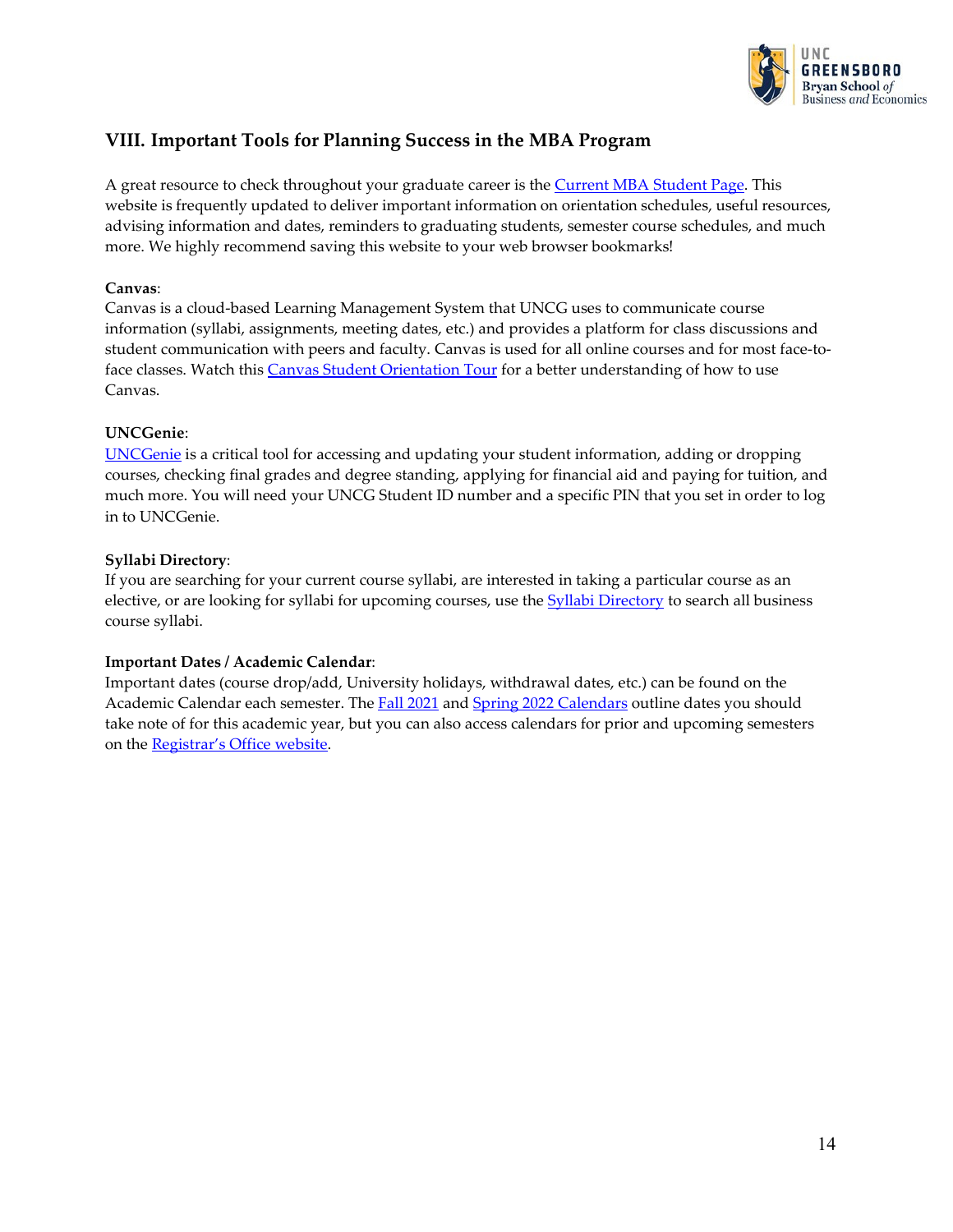

# <span id="page-17-0"></span>**IX. Support Services & Facilities for Students**

The Graduate Programs Office, located in Suite 301 in the Bryan Building, is your central support office while you work through the MBA Program. You are always welcome to walk-in or call the office for quick answers to your questions. For issues that require more than a quick response, please email your advisor to make an appointment. A scheduled appointment provides both the time and opportunity for more indepth conversation and analysis.

The Graduate Programs Office sends important information about upcoming events, important deadlines, career and internship opportunities, course advising and registration dates, and much more via the UNCG email system, so please be sure to check your UNCG email regularly!

### **Meet Your Support Staff!**



**Tuisha Fernandes Stack** Administrative Director of Graduate Programs Academic Advisor for Online & Experienced Professional MBA [tmfernan@uncg.edu](mailto:tmfernan@uncg.edu)



**Emily Christiansen** Student Services Manager Academic Advisor for Early Career Professional MBA [emily.christiansen@uncg.edu](mailto:emily.christiansen@uncg.edu)



**Jillian Joncas** Admissions Manager [jbjoncas@uncg.edu](mailto:jbjoncas@uncg.edu)



**Dr. William Brown** Associate Dean of the Bryan School of Business & Economics Graduate Program Director for the Masters of Business Administration



**Zahra Hassan** Graduate Assistant Zshassa2@uncg.edu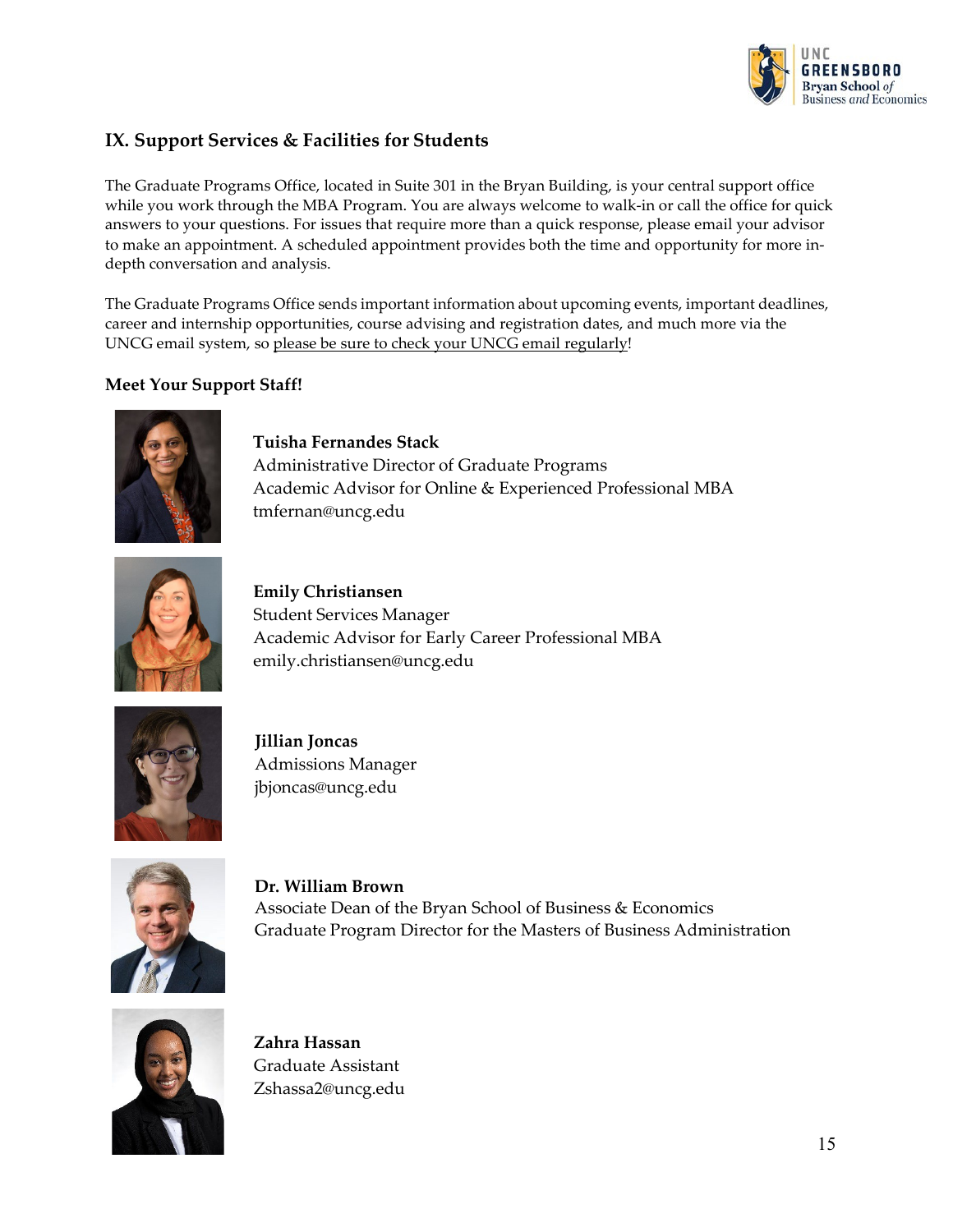

#### **Graduate Program Office Hours of Operation:**

- During the academic year, the office is open:
	- o Monday through Thursday, 8:00am 6:30pm
	- o Fridays, 8:00am 5:00pm.
- During summer and class breaks, office hours are from 8:00am 5:00pm.
- The office is closed during scheduled University holidays.

#### **How Can You Contact the Graduate Programs Office?**

Suite 301, Bryan Building, 516 Stirling Street, UNCG Campus



9

[mba@uncg.edu](mailto:mba@uncg.edu) or [BryanGPO@uncg.edu](mailto:BryanGPO@uncg.edu)

336-334-5390

#### **What can the Graduate Programs Office help with?**

We are happy to help with basically anything that you need relating to your graduate experience! Common questions and issues include:

- How to drop a course and when do I need to drop by?
	- o To drop a course, log in to UNCGenie, go to the "Student" tab, "Registration," and "Add/Drop Classes."
	- o To find important dates for the current term, visit the Registrar's Office [Calendars](https://reg.uncg.edu/faculty/calendars/)  [webpage.](https://reg.uncg.edu/faculty/calendars/) Make note of the *Parts of Term* calendars where you will find the last date to drop a class with tuition and fees refund and the last day a student can withdraw from a course without incurring a WF (withdraw fail) grade.
- How do I withdraw from the program, outside the leave of absence policy?
	- o If you choose to exit the MBA Program, please email your advisor with your intent to withdraw. Your advisor will then work with the Graduate School to complete the withdrawal process.
- How do I declare or change a concentration?
	- o Complete the Request to Declare or Change [Concentration/Change](https://grs.uncg.edu/wp-content/uploads/2012/02/REQUEST-TO-DECLARE-OR-CHANGE-CONCENTRATION.pdf) of Campus form.
	- o Have your academic advisor approve and sign the form.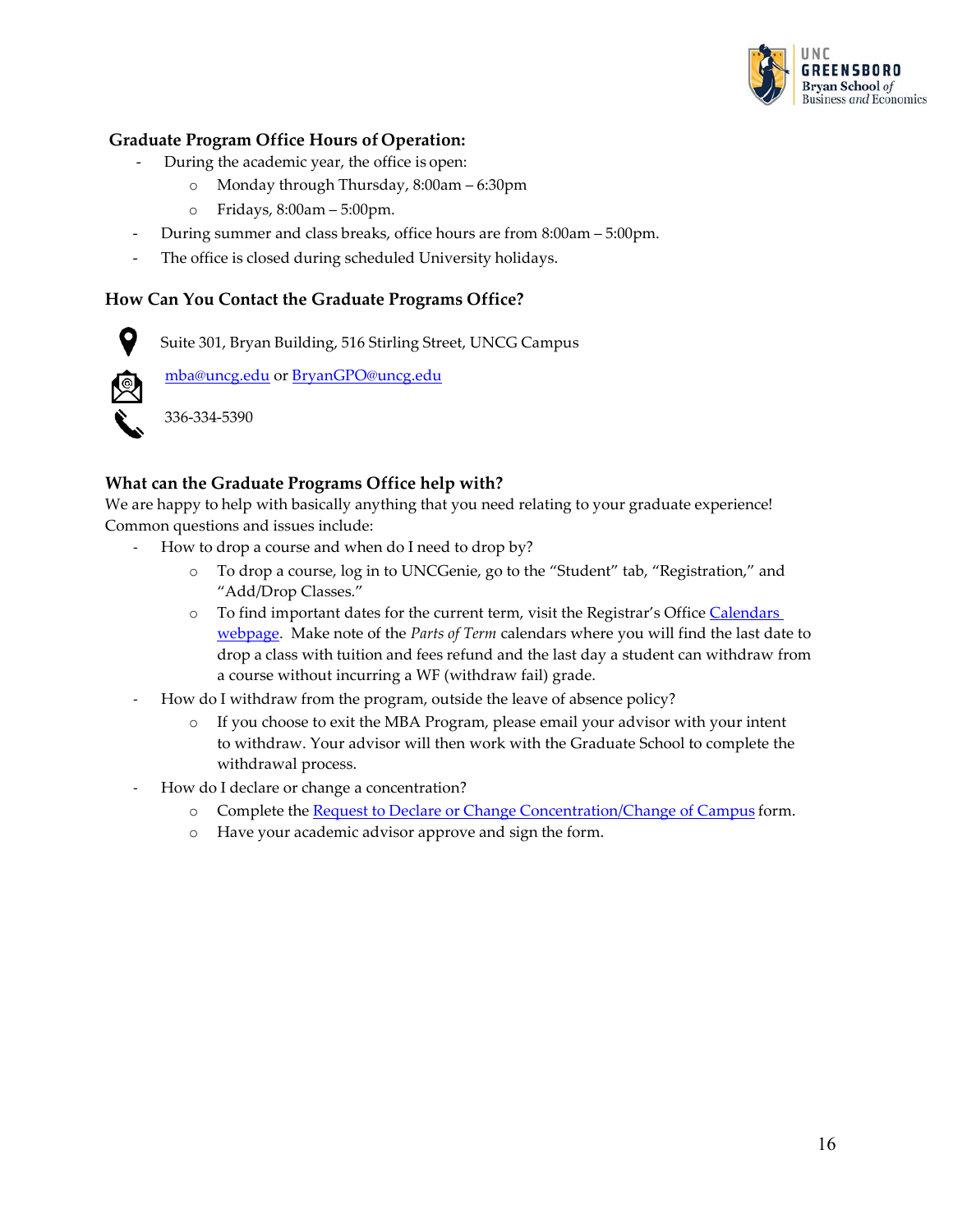

#### <span id="page-19-0"></span>**X. Tips for Success in the MBA Program**

Keep these tips in mind to make your graduate experience more successful and less stressful!

- 1. **Communicate with your faculty early and often**. Faculty are your class leaders, but also your partners in learning. Ask clarifying questions to understand the concepts presented throughout your courses, engage your professor's education and experience to lend context to the material, and participate by offering your perspective and knowledge as well!
- 2. **Ask lots of questions!**  If you're uncertain about a topic in class or how a process works, your professor, classmates, and support staff can help you find the solution.
- 3. **Come prepared for class**  Read cases, chapters, solve problems, etc. This makes your class time more effective, increases learning and engagement, and creates a rich learning environment. This method of "flipped learning" means that time outside the classroom is used to create a basis of knowledge, which is then deepened in class through discussion and activities.
- 4. **Form study groups**  Your peers are some of your greatest assets through the program. Utilize each other's strengths to help better your understanding of course content and application. We learn better together and learn more effectively when we teach others.
- 5. **Seek help when you need it**  If you're struggling academically, personally, or professionally, there are many resources available to you to help. Not seeking help can lead to increased stress or situations that are more difficult to solve. For example, don't wait until the exam to ask questions if you are confused about the content!
- 6. **Check Canvas and your UNCG email**. It is critical that you engage with the learning and communication tools used in the MBA Program. Faculty and staff communicate a lot of important information via Canvas and your UNCG email that is aimed to benefit you. Be on the lookout for important dates, class updates and assignments, networking events, job and internship opportunities, reminders to apply for graduation, and more.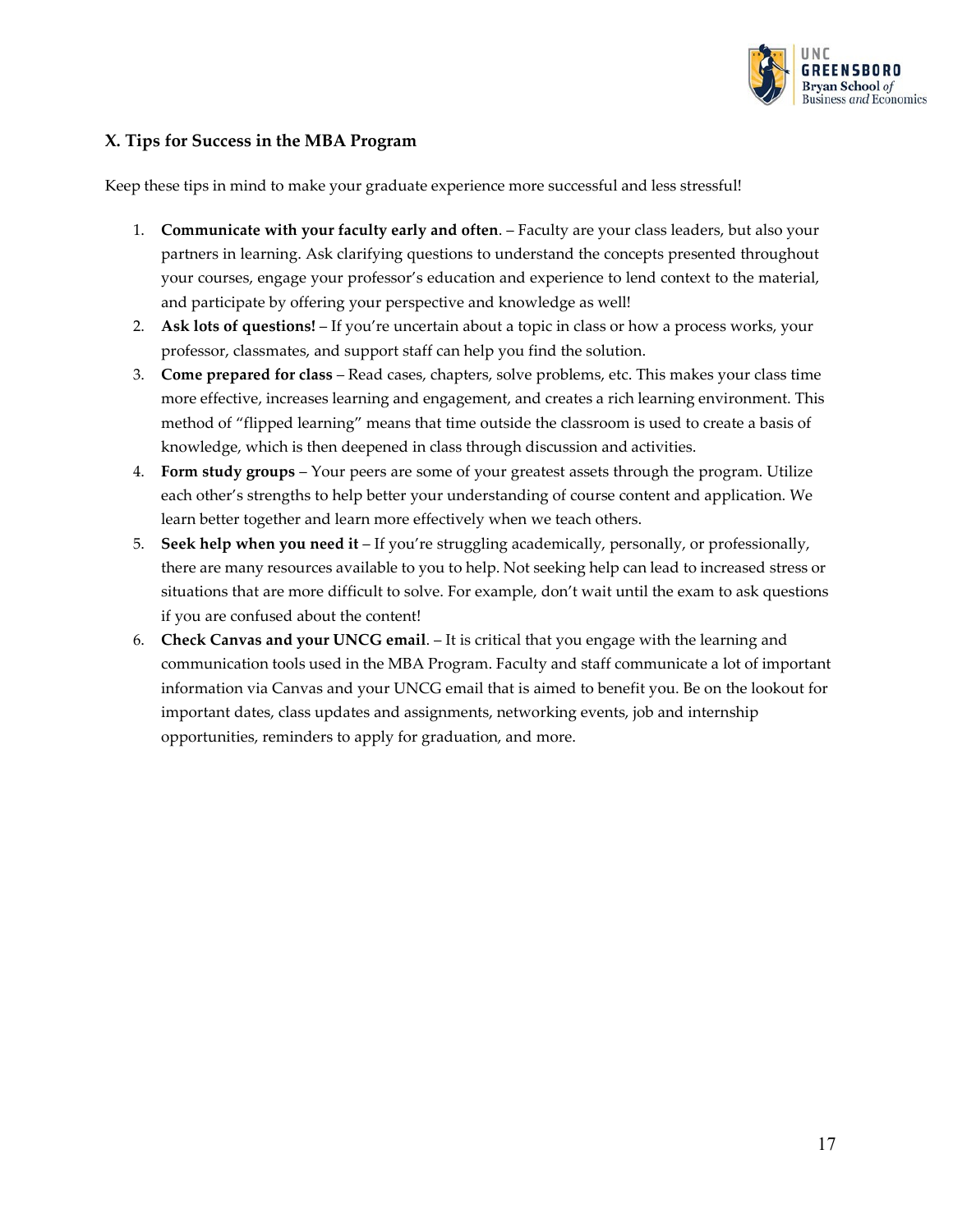

#### <span id="page-20-0"></span>**XI. Additional Information & Resources to Enrich Your Graduate Experience**

#### **1. MBA Specific**

#### **MBA Lounge**

Located in the Bryan Building, Room 220, the MBA Lounge is intended to provide a comfortable area open to MBA students for gathering, studying, and relaxing between classes. The Lounge is furnished with coffee, couches, desks, monitors equipped for group work, and two study rooms. You can enter the Lounge using your UNCG SpartanCard. The Lounge is a space for all MBA students, so please do your part in keeping the Lounge clean and welcoming for everyone. For online students, you can access the Virtual Lounge through Canvas. Here, you will find discussion groups with peers, resources for orientation, career services material, and much more!

#### **Student Organizations**

UNCG has several student organizations offering social, educational, volunteer, and professional development activities. Student organizations are a great way to get involved with the campus and local communities, add to your resume, and build a stronger network. UNCG student organizations allow you to network with fellow students and community leaders, pursue new interests, and build leadership and career skills.

Two popular groups within the MBA program are the [Spartan Women in Business](https://bryan.uncg.edu/student-organization/spartanwomeninbusiness/) (SWIB) and [Beta](https://bryan.uncg.edu/student-organization/beta-gamma-sigma/) [Gamma](https://bryan.uncg.edu/student-organization/beta-gamma-sigma/) Sigma (BGS).

#### **Student Awards**

MBA students may become eligible for student awards during their final semester of the program. [Click here for a list of graduating student awards](https://bryan.uncg.edu/graduate/mba-student-awards/) and the criteria for each award. Students are recognized during the Bryan School Graduation Ceremony held in May every year.

#### **2. Academic and Study Resources**

#### **[Writing](https://writingcenter.uncg.edu/) Center**

The goal of the University's Writing Center is to enhance the confidence and competence of student writers by providing free, individual assistance at any stage of any writing project. Staff consultants are experienced writers and alert readers who are prepared to offer feedback and suggestions on drafts of papers, help students find answers to their questions about writing and provide one-on-one instruction as needed.

The University Writing Center is located at 3211 MHRA Building. You may call 336.334.3125 for information or to schedule an appointment, or just drop in.

#### **[Speaking](https://speakingcenter.uncg.edu/) Center**

The University Speaking Center provides reactive and proactive services for UNCG students, faculty, employees and members of the Greensboro community. Services are designed to empower clients with communication skills, confidence and competence. Assistance is offered in the preparation and delivery of speeches, development of knowledge and skills in interpersonal communication and overall success in group or team communication situations. The University Speaking Center is located at 3211 MHRA Building and you can call them at 336.256.1346.

#### [Jackson](http://library.uncg.edu/) Library

The library is the tallest building on campus (look for the tall white tower) with its main entrance on College Avenue. The library staff offers a highly recommended tour of the library at the beginning of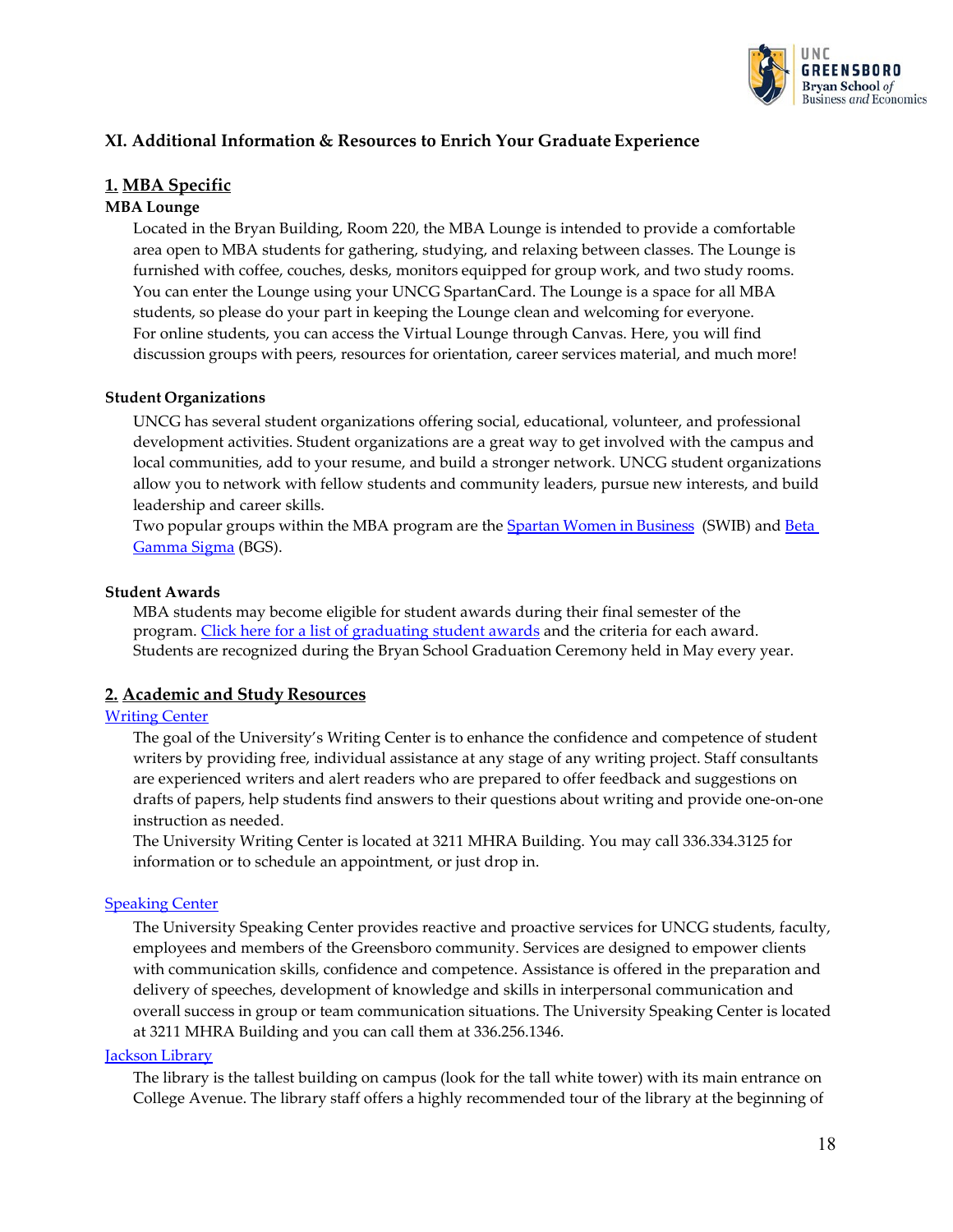

each semester. You are encouraged to sign up in advance at the circulation desk, as group size is limited. Self-guided tours are also available at any time.

There is printed information about a wide variety of library services near the reference desk, which is located immediately on your left as you enter the main part of the library. You can also reserve meeting spaces within the library for individual or group study via the library's website. Steve Cramer, the business librarian, is an excellent resource. [Visit his webpage](https://library.uncg.edu/info/depts/reference/staff/steve_cramer.aspx) to find out more about Steve, his research subject areas, and how to contact him.

#### **3. Health and Wellness**

#### Kaplan [Wellness](https://recwell.uncg.edu/) Center (Campus gym)

A valid UNCG ID is required to access the gym and use all equipment or facilities. Kaplan Center has lots of fitness amenities, including an indoor track, rock wall, pool, basketball courts, group fitness classes, as well as changing rooms and showers (gender-neutral and private changing spaces included). Guest passes are available from the Kaplan Wellness Center Admin Office for a small fee. Hours are designated during which family members of students may use the facilities free of charge (when accompanied by UNCG host/hostess student).

#### [Counseling](https://shs.uncg.edu/cc) Center

The Counseling Center offers a wide range of services designed to support and challenge the personal growth, academic success and emotional health of currently enrolled UNCG students, as well as services and programs to promote positive mental health throughout the University community. The services offered include short term individual counseling, group therapy, workshops, crisis intervention, psychiatric services, consultation and outreach activities. \*Online students can access this resource but must come to campus to receive services.

#### Student Health [Services](https://shs.uncg.edu/)

Get on-campus access to a medical clinic, make an appointment to see a doctor, access the pharmacy, and check out the other medical services offered, like Spartan Recovery, acupuncture, and immunization help.

\*Online students can access this resource but must come to campus to receive services.

#### **4. Technology and Computer Accounts:**

#### [iSpartan](https://ispartan.uncg.edu/)

iSpartan is UNCG's implementation of Google Apps for Education and is the email system for UNCG students. Please be sure to frequently check your UNCG email [account!](http://ispartan.uncg.edu/) iSpartan uses UNCG Novell usernames and passwords. If you're having problems logging in or need to reset your password, please [reset your passwords](https://reset.uncg.edu/prod/hwzksspr.P_UncgSSPR)[.](https://reset.uncg.edu/prod/hwzksspr.P_UncgSSPR)

#### [Computing](https://its.uncg.edu/Accounts/) Accounts

UNCG provides computing accounts for all admitted and enrolled students. These accounts allow access to email, file storage and software, UNCG office information and online classroom components via Canvas. Students can activate their accounts over the Web and must do so upon enrollment.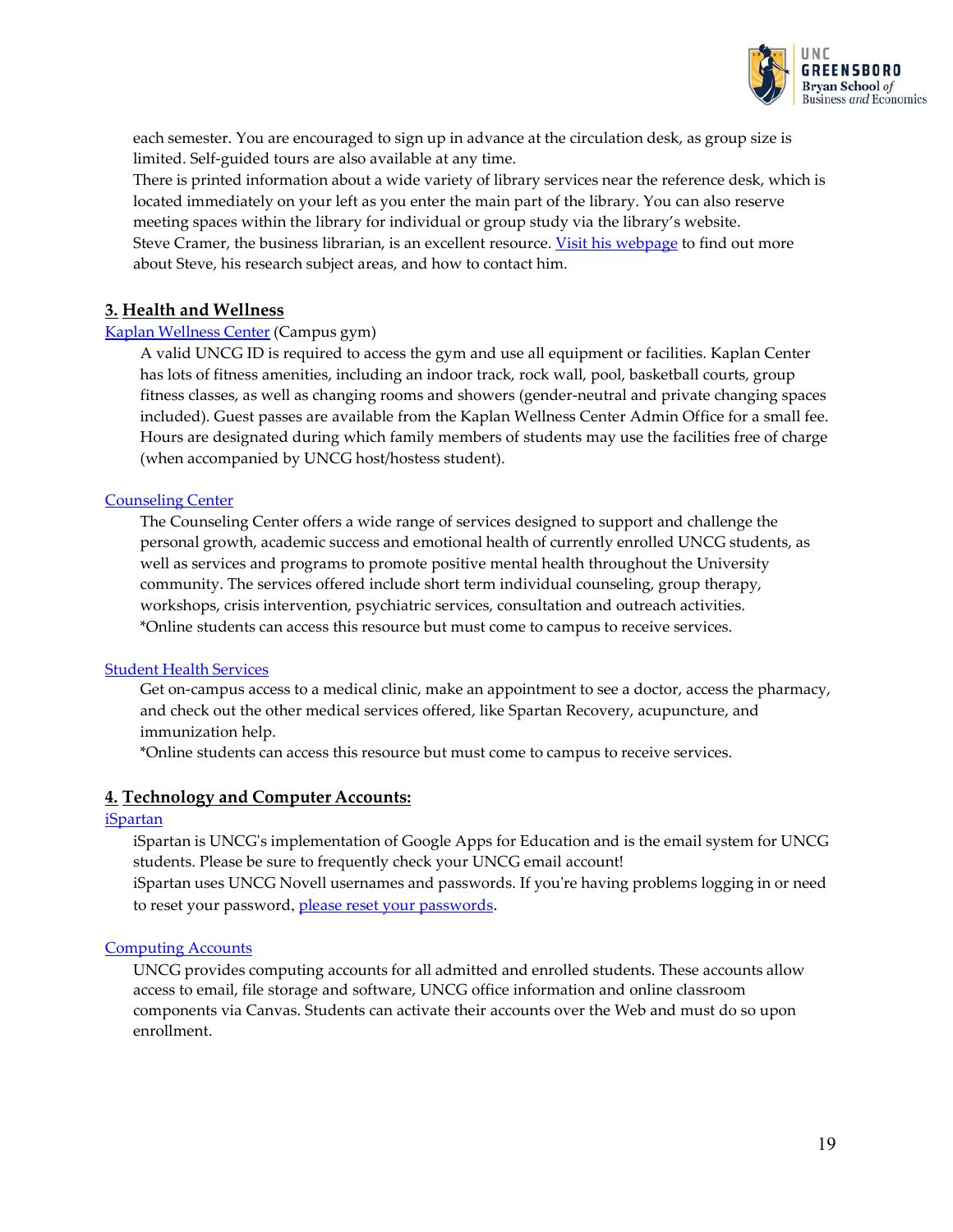

#### [6Tech](https://its.uncg.edu/Help/6TECH/)

6-TECH was created to provide the University Campus Community with a single point of contact for technology support. Students can call 336-256-TECH (8324) or email [6-tech@uncg.edu](mailto:6-tech@uncg.edu) to seek technical assistance, or get immediate technical support from the 6-TECH Service Desk (or be directed to the proper support personnel on campus).

#### **5. Campus and Operational Resources:**

#### **[SpartanCard](https://spartancard.uncg.edu/)**

The UNCG SpartanCard is your all-in-one campus ID card. In addition to serving as your official ID, the UNCG SpartanCard can also be used as a debit, printing, library, and meal card. To get your SpartanCard, visit the SpartanCard Center, located on the first floor of 106 Moran Commons (Fountain View Dining Hall).

#### [Parking](https://parking.uncg.edu/) Permits

A variety of parking permit options are available to students. These permits allow parking in different locations across campus. Most Bryan graduate students choose the "C," "E," or "WE" permit, which allow parking in lots located near the Bryan Building. Students can also park offcampus and catch a shuttle or use deck parking, which can be paid for by the hour. The number of permits that can be issued is limited. It is strongly recommended that you do not delay purchasing a permit if you plan to commute to campus every week.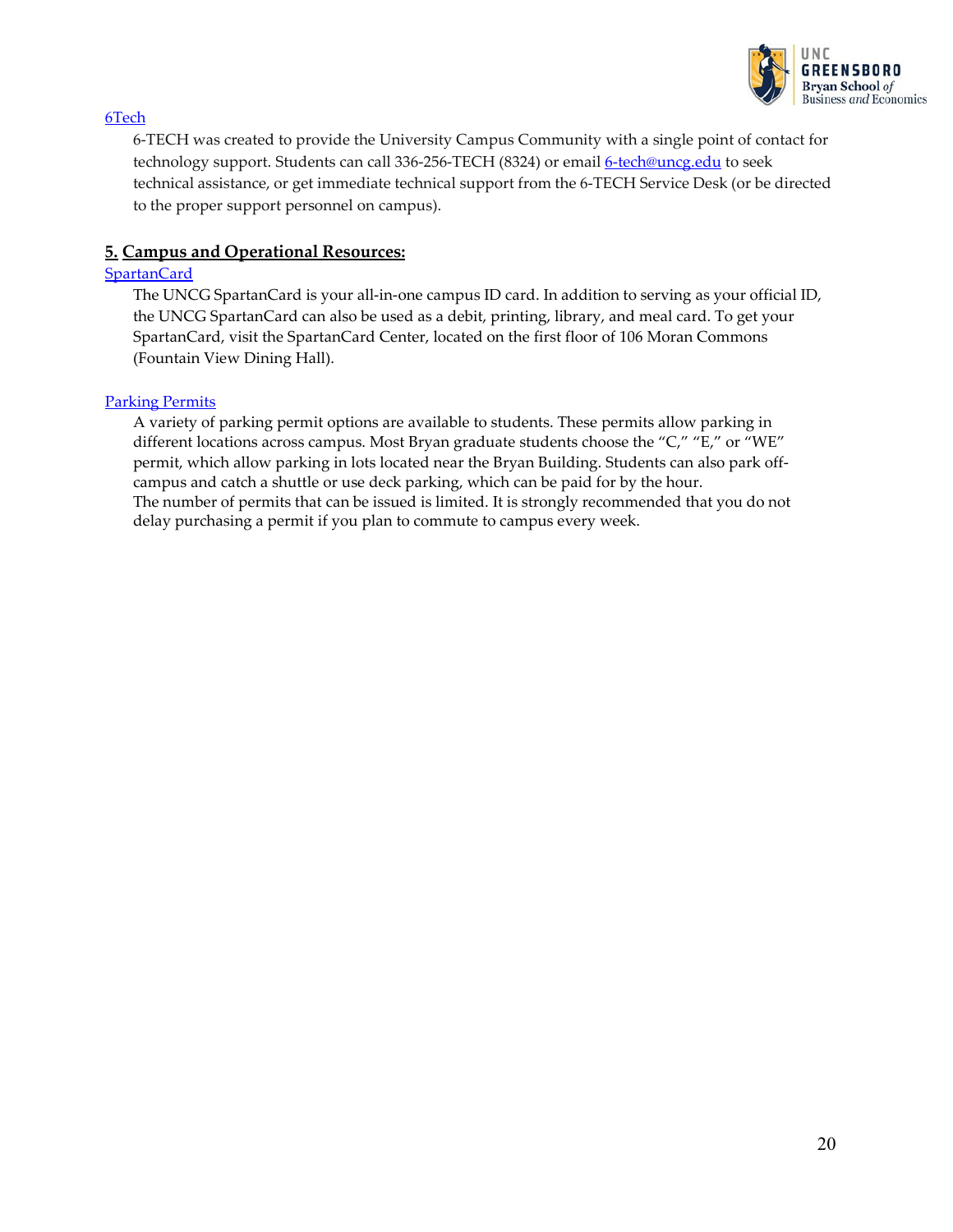

# <span id="page-23-0"></span>**XII. UNCG MBA Faculty**

#### **Accounting & Finance**

Heng "Hunter" An PhD, University of Alabama Specialization: Financial Institutions and Markets

William O. Brown, Jr. PhD, Clemson University Specialization: Corporate Finance, Investments and Portfolio Theory, Industrial Organization, Banking

Jason Goddard MBA, UNC Greensboro Specialization: Real Estate Investment, International Business, Customer Relationship Management

Lijun "Gillian" Lei PhD, Virginia Polytechnic Institute and State University Specialization: Financial Accounting and Reporting, Managerial Accounting

Dayong Huang PhD, West Virginia University Specialization: Investments, Asset Pricing, International Finance

Robert Lamy PhD, Louisiana State University Specialization: Capital Markets, Corporate Finance, Portfolio Management, Fixed Income, Derivatives and Risk Management

Daniel Winkler PhD, University of South Carolina Specialization: Capital Markets, Corporate Finance, Real Estate Finance

#### **Management**

Moses Acquaah PhD, University of Wisconsin-Milwaukee Specialization: Corporate Strategy, Management of Innovation and Technology

Nir Kshetri PhD, University of Rhode Island Specialization: Strategic Marketing Management, Marketing Research, e-Commerce

Yonghong "Tracy" Liu PhD, University of Miami Specialization: Leadership, Cross-Cultural Management, Interpersonal Relationships in Teams

Michael Beitler PhD, The Union Institute Specialization: Organizational Behavior, Business Strategy and Policy, Leadership Development

Cheryl Nakata PhD, University of Illinois at Chicago Specialization: Entrepreneurship, Innovation, Marketing

Vas Taras PhD, University of Calgary Specialization: Cross-Cultural Team and Workgroup Management, Diversity Management, Culture and Acculturation Studies, Quantitative Research

Marketa Rickley PhD, Boston University Specialization: Management, Strategy, Innovation